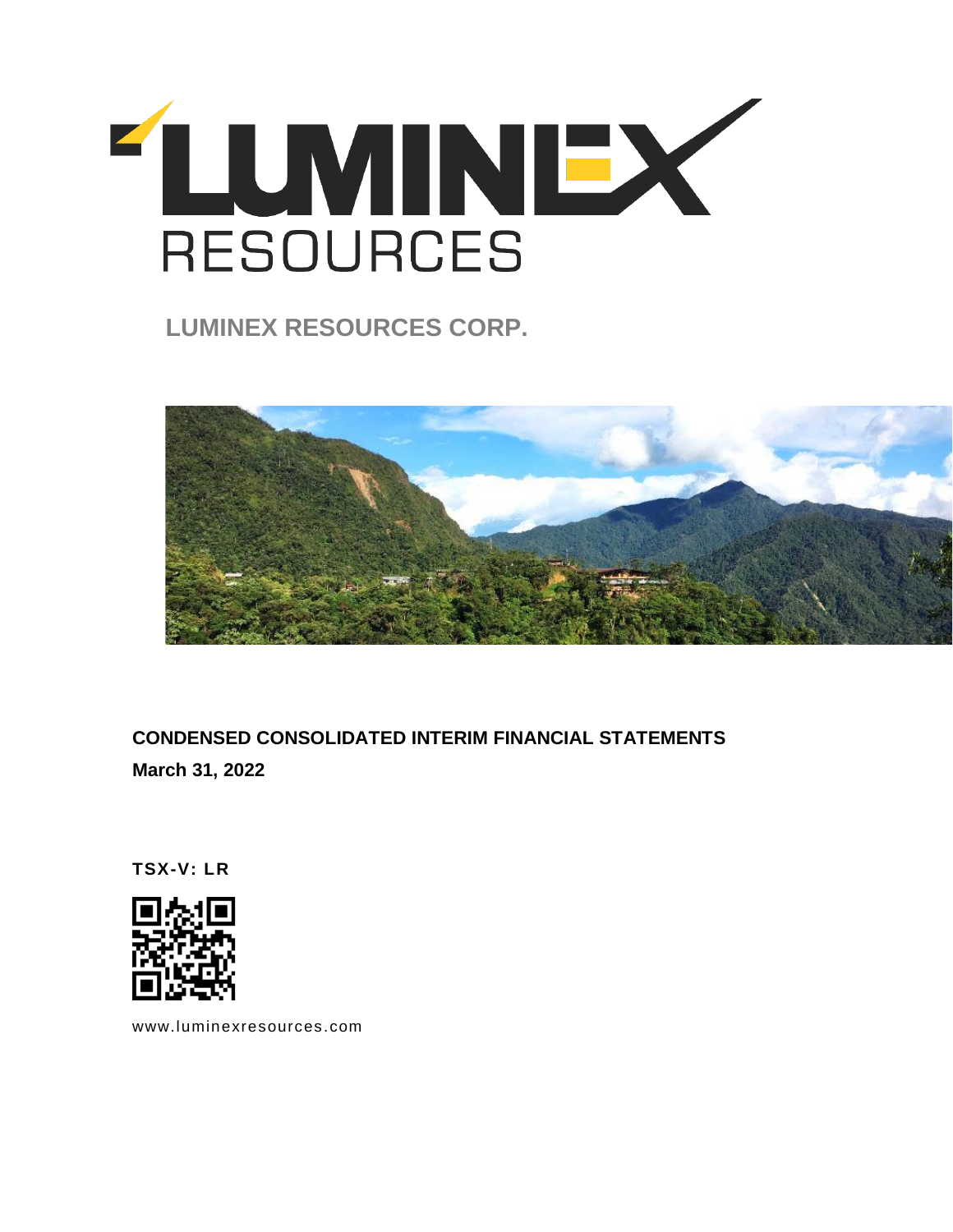# **NOTICE OF NO AUDITOR REVIEW**

The unaudited condensed consolidated interim financial statements, and accompanying notes thereto, for the periods ended March 31, 2022 and 2021 have not been reviewed by the Company's external auditors.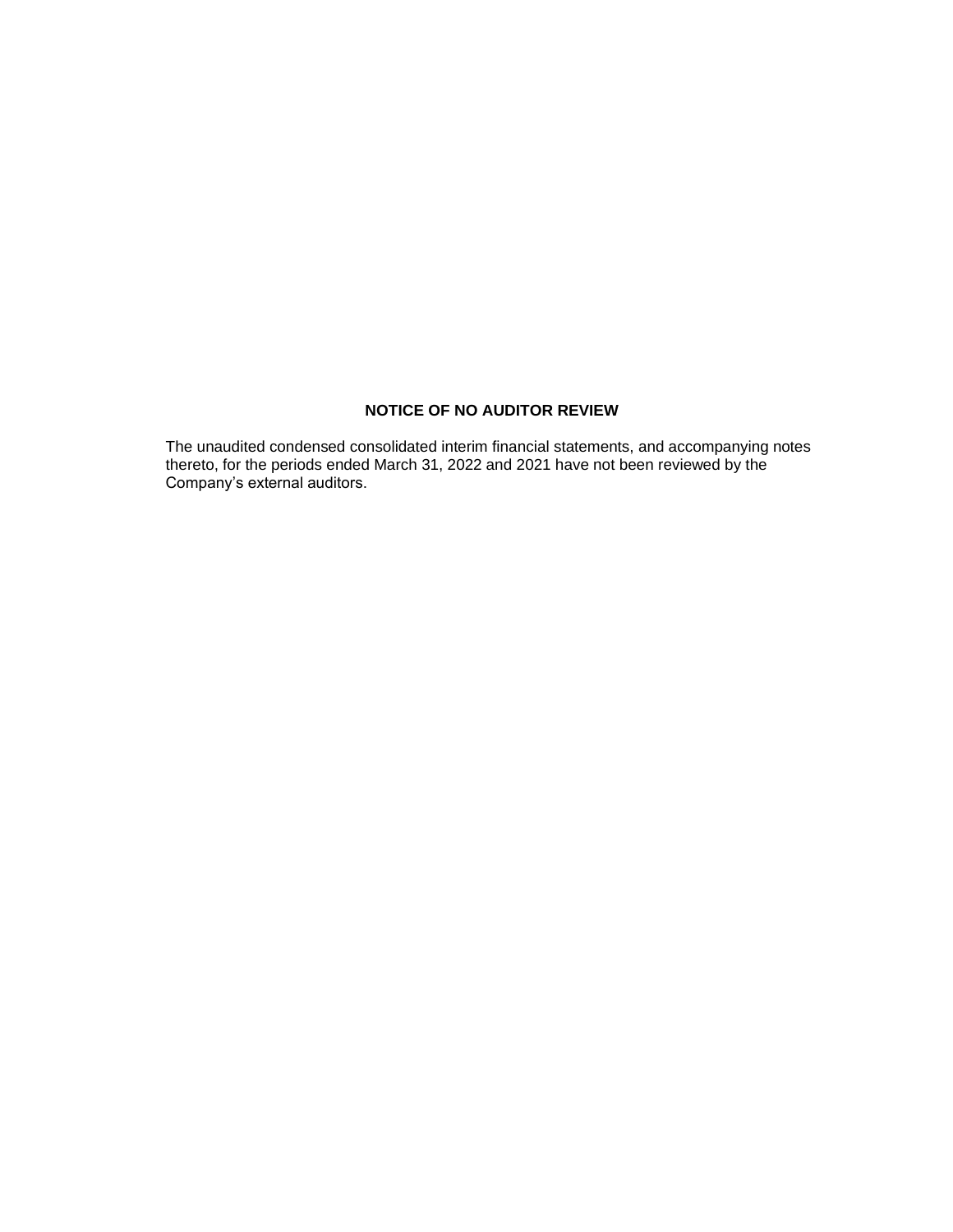# **LUMINEX RESOURCES CORP. CONDENSED CONSOLIDATED INTERIM STATEMENTS OF FINANCIAL POSITION**

# Unaudited

(expressed in U.S. dollars)

|                                              | <b>Note</b>    | March 31, 2022   |    | December 31, 2021 |
|----------------------------------------------|----------------|------------------|----|-------------------|
| <b>ASSETS</b>                                |                |                  |    |                   |
| <b>Current assets</b>                        |                |                  |    |                   |
| Cash and cash equivalents                    | 3              | \$<br>1,352,956  | \$ | 3,488,779         |
| Receivables                                  | 4              | 81,852           |    | 58,343            |
| Prepaid expenses                             |                | 67,889           |    | 106,109           |
| <b>Total current assets</b>                  |                | 1,502,697        |    | 3,653,231         |
| <b>Non-current assets</b>                    |                |                  |    |                   |
| Property and equipment                       | 5              | 955,882          |    | 917,112           |
| Exploration and evaluation assets            | 6(a)           | 30,120,626       |    | 30,120,626        |
| Investment in Pegasus                        | 6(b)           | 2,200,000        |    | 2,200,000         |
| <b>Total assets</b>                          |                | \$<br>34,779,205 | \$ | 36,890,969        |
|                                              |                |                  |    |                   |
| <b>LIABILITIES</b>                           |                |                  |    |                   |
| <b>Current liabilities</b>                   |                |                  |    |                   |
| Accounts payable and accrued liabilities     |                | \$<br>291.845    | \$ | 422,182           |
| Current portion of lease obligations         |                | 28,282           |    |                   |
| <b>Total current liabilities</b>             |                | 320,127          |    | 422,182           |
| <b>Non-current liabilities</b>               |                |                  |    |                   |
| Lease obligations                            |                | 22.927           |    |                   |
|                                              |                |                  |    |                   |
| <b>Total liabilities</b>                     |                | 343,054          |    | 422,182           |
|                                              |                |                  |    |                   |
| <b>EQUITY</b>                                |                |                  |    |                   |
| Share capital                                | $\overline{7}$ | 85,505,963       |    | 85,505,963        |
| Share-based payment reserve                  |                | 1,403,153        |    | 1,353,027         |
| Accumulated deficit                          |                | (51,890,574)     |    | (51, 441, 409)    |
| Equity attributable to owners of the Company |                | 35,018,542       |    | 35,417,581        |
| Non-controlling interest                     | 9              | (582, 391)       |    | 1,051,206         |
| <b>Total equity</b>                          |                | 34,436,151       |    | 36,468,787        |
| <b>Total liabilities and equity</b>          |                | \$<br>34,779,205 | \$ | 36,890,969        |

Nature of operations (Note 1) Going concern (Note 2(b)) Commitments and contingent liability (Note 18) Subsequent event (Note 19)

# APPROVED BY THE DIRECTORS

*"Marshall Koval"*

**Director** 

*"Donald Shumka"*

**Director**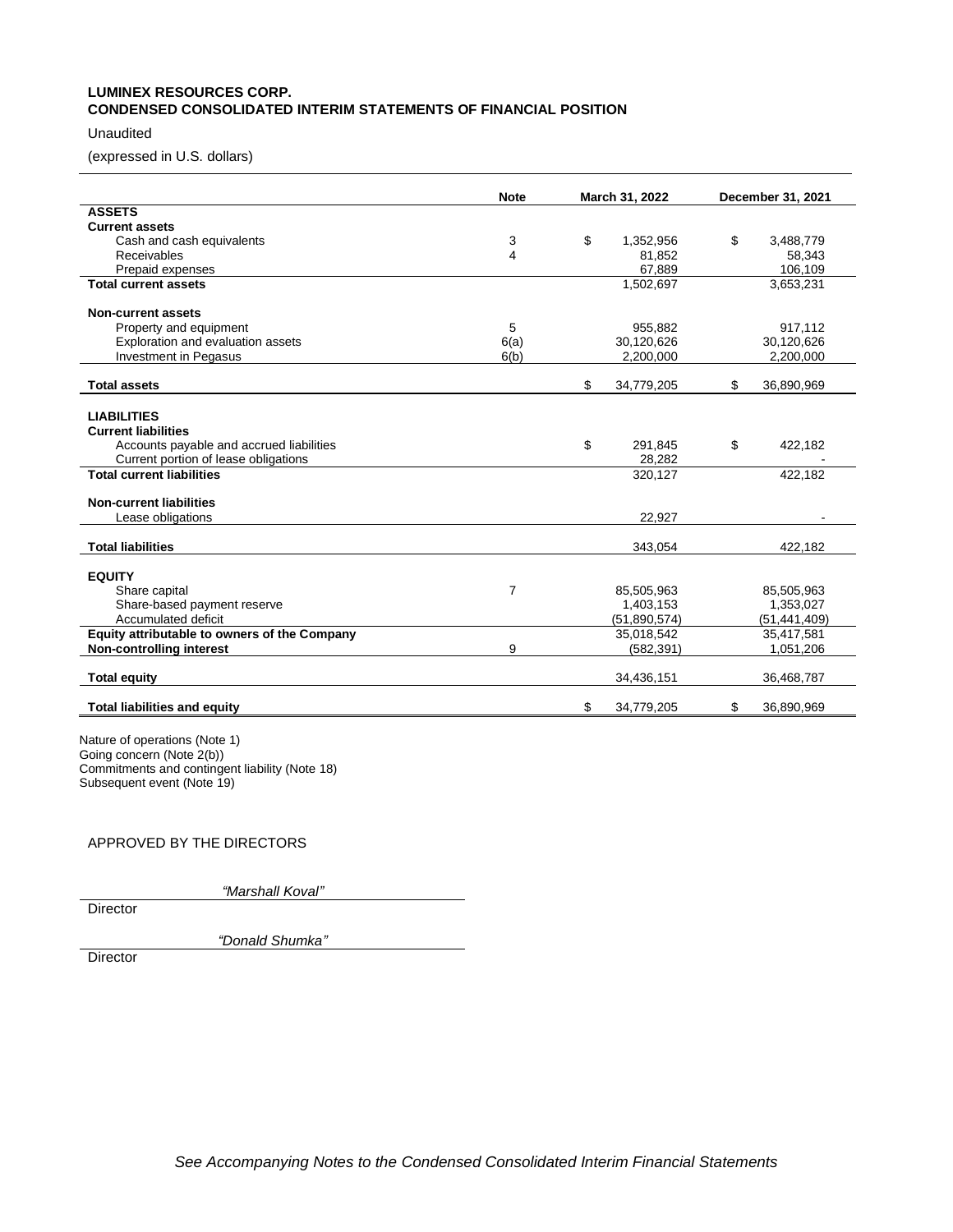# **LUMINEX RESOURCES CORP. CONDENSED CONSOLIDATED INTERIM STATEMENTS OF LOSS AND COMPREHENSIVE LOSS**

# **For the three months ended March 31, 2022 and 2021**

Unaudited

(expressed in U.S. dollars)

| <b>Note</b> |                     | 2022        |                                                                                                             | 2021                                     |  |  |  |
|-------------|---------------------|-------------|-------------------------------------------------------------------------------------------------------------|------------------------------------------|--|--|--|
|             |                     |             |                                                                                                             |                                          |  |  |  |
| $6(c)$ , 16 | \$                  | 1,746,853   | \$                                                                                                          | 3,258,190                                |  |  |  |
| 10, 16      |                     | 204.985     |                                                                                                             | 236,361                                  |  |  |  |
|             |                     |             |                                                                                                             | 115,557                                  |  |  |  |
|             |                     |             |                                                                                                             | 49,823                                   |  |  |  |
|             |                     |             |                                                                                                             | (3,659,931)                              |  |  |  |
|             |                     |             |                                                                                                             |                                          |  |  |  |
|             |                     |             |                                                                                                             |                                          |  |  |  |
| 17          |                     | 106,328     |                                                                                                             | 3,911                                    |  |  |  |
|             |                     | (1,244)     |                                                                                                             | (603)                                    |  |  |  |
|             |                     |             |                                                                                                             | 14,390                                   |  |  |  |
|             |                     |             |                                                                                                             | 17,698                                   |  |  |  |
|             |                     |             |                                                                                                             |                                          |  |  |  |
|             | \$                  | (2,082,762) | \$                                                                                                          | (3,642,233)                              |  |  |  |
|             |                     |             |                                                                                                             |                                          |  |  |  |
|             |                     |             |                                                                                                             |                                          |  |  |  |
|             |                     |             |                                                                                                             | (3,572,180)                              |  |  |  |
|             |                     |             |                                                                                                             | (70,053)                                 |  |  |  |
|             | \$                  | (2,082,762) | \$                                                                                                          | (3,642,233)                              |  |  |  |
|             |                     |             |                                                                                                             |                                          |  |  |  |
|             |                     |             |                                                                                                             | (0.04)                                   |  |  |  |
|             |                     |             |                                                                                                             | 91,013,129                               |  |  |  |
|             | 16<br>9<br>11<br>11 | \$<br>\$    | 154.402<br>87,943<br>(2, 194, 183)<br>6,337<br>111,421<br>(2,038,979)<br>(43, 783)<br>(0.02)<br>108,573,352 | Three months ended March 31,<br>\$<br>\$ |  |  |  |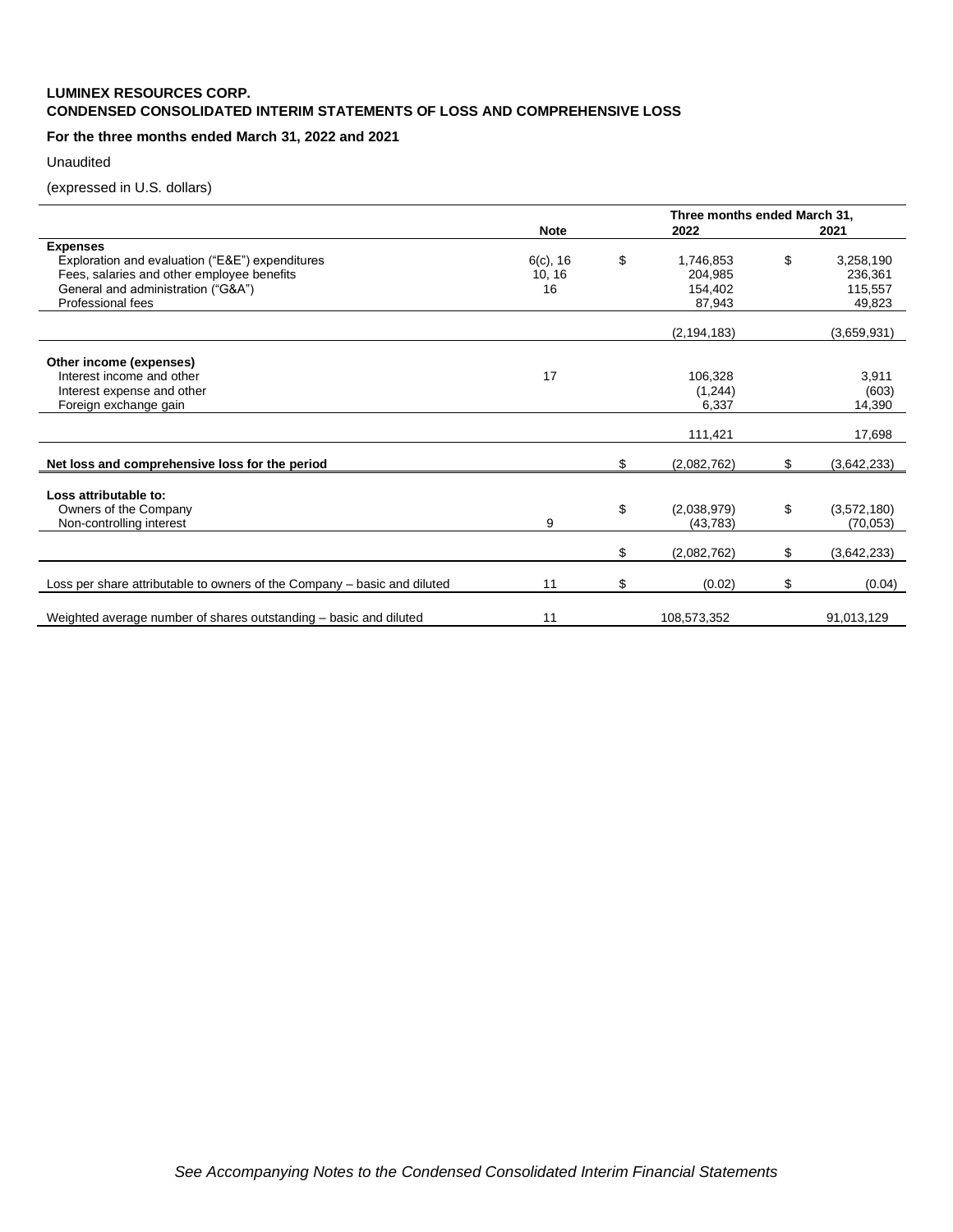# **LUMINEX RESOURCES CORP. CONDENSED CONSOLIDATED INTERIM STATEMENTS OF CASH FLOWS**

# **For the three months ended March 31, 2022 and 2021**

## Unaudited

(expressed in U.S. dollars)

|                                                         |             | Three months ended March 31, |                   |
|---------------------------------------------------------|-------------|------------------------------|-------------------|
|                                                         | <b>Note</b> | 2022                         | 2021              |
| <b>Operating activities</b>                             |             |                              |                   |
| Loss for the period                                     |             | \$<br>(2,082,762)            | \$<br>(3,642,233) |
| Adjustment for non-cash items:                          |             |                              |                   |
| Depreciation                                            | 5           | 19,124                       | 19,147            |
| Share-based payment                                     | 8(a)        | 50,126                       | 57,205            |
| Deduct: interest income                                 |             | (681)                        | (190)             |
| Add: interest expense                                   |             | 1,244                        | 803               |
| Net changes in non-cash working capital items:          |             |                              |                   |
| Receivables                                             |             | (23, 509)                    | (26, 836)         |
| Prepaid expenses                                        |             | 38,220                       | (29, 628)         |
| Accounts payable and accrued liabilities                |             | (130,337)                    | 223,248           |
|                                                         |             |                              |                   |
| Net cash utilized in operating activities               |             | (2, 128, 575)                | (3,398,484)       |
|                                                         |             |                              |                   |
| <b>Investing activities</b>                             |             |                              |                   |
| Expenditures on property and equipment                  |             |                              | (29, 895)         |
| Interest received                                       |             | 681                          | 190               |
|                                                         |             |                              |                   |
| Net cash provided by (utilized in) investing activities |             | 681                          | (29, 705)         |
|                                                         |             |                              |                   |
| <b>Financing activities</b>                             |             |                              |                   |
| Payment of lease obligations                            | 5           | (6,685)                      | (7,050)           |
| Payment of interest on lease obligations                | 5           | (1, 244)                     | (803)             |
|                                                         |             |                              |                   |
| Net cash utilized in financing activities               |             | (7,929)                      | (7, 853)          |
|                                                         |             |                              |                   |
| Decrease in cash and cash equivalents                   |             | (2, 135, 823)                | (3,436,042)       |
| Cash and cash equivalents, beginning of period          |             | 3,488,779                    | 6,207,950         |
| Cash and cash equivalents, end of period                | 3           | \$<br>1,352,956              | \$<br>2,771,908   |

**Non-cash investing activity:** see Note 5 for details of right-of-use asset additions.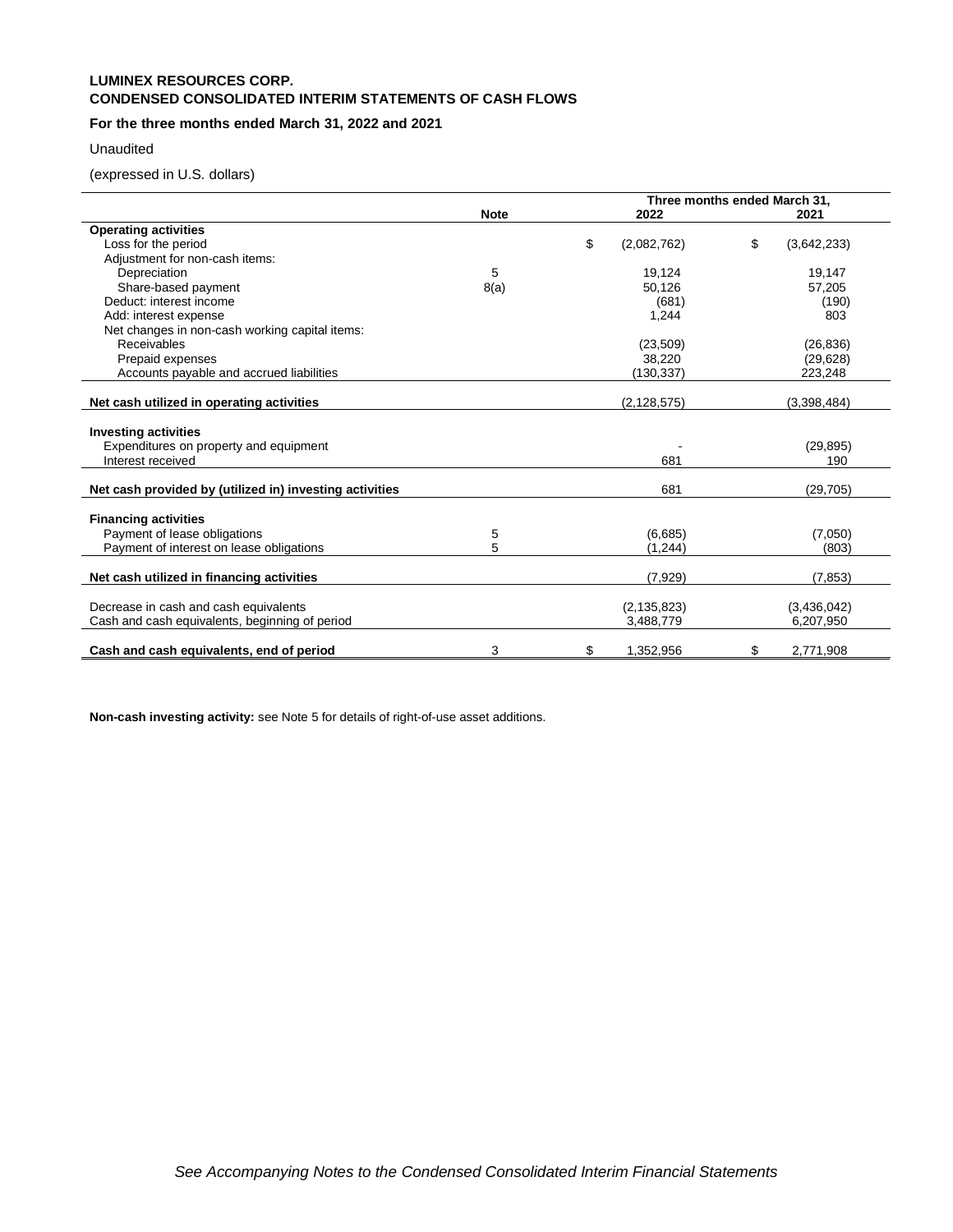# **LUMINEX RESOURCES CORP. CONDENSED CONSOLIDATED INTERIM STATEMENTS OF CHANGES IN EQUITY**

**For the three months ended March 31, 2022 and 2021**

Unaudited

(expressed in U.S. dollars)

|                                                                                                                 |             |                                         |     |                                        | Attributable to owners of the Company                 |             |                                          |  |                                                  |                                       |                                     |
|-----------------------------------------------------------------------------------------------------------------|-------------|-----------------------------------------|-----|----------------------------------------|-------------------------------------------------------|-------------|------------------------------------------|--|--------------------------------------------------|---------------------------------------|-------------------------------------|
|                                                                                                                 |             | <b>Share Capital</b>                    |     |                                        | Share-based                                           | Accumulated |                                          |  | Non-controlling                                  |                                       |                                     |
|                                                                                                                 | <b>Note</b> | Number of shares                        |     | Amount                                 | <b>Payment Reserve</b>                                |             | <b>Deficit</b>                           |  | <b>Total</b>                                     | <b>Interest</b>                       | <b>Total Equity</b>                 |
| Balance, December 31, 2020<br>Share-based payment<br>Comprehensive loss                                         | 8(a)        | 91.013.129                              | \$. | 75.583.541                             | \$<br>1.022.057<br>57,205                             | \$          | (38, 761, 029)<br>(3,572,180)            |  | 37,844,569<br>57,205<br>(3,572,180)              | ,342,876<br>(70,053)                  | 39.187.445<br>57.205<br>(3,642,233) |
| <b>Balance, March 31, 2021</b>                                                                                  |             | 91,013,129                              |     | 75.583.541                             | 1,079,262                                             |             | (42, 333, 209)                           |  | 34.329.594                                       | .272.823                              | 35,602,417                          |
| Balance. December 31, 2021<br>Share-based payment<br>Dilution of non-controlling interest<br>Comprehensive loss | 8(a)<br>9   | 108.573.352<br>$\overline{\phantom{a}}$ |     | 85.505.963<br>$\overline{\phantom{a}}$ | \$<br>1.353.027<br>50.126<br>$\overline{\phantom{a}}$ | \$          | (51.441.409)<br>1.589.814<br>(2,038,979) |  | 35.417.581<br>50.126<br>1.589.814<br>(2,038,979) | 1.051.206<br>(1,589,814)<br>(43, 783) | 36.468.787<br>50.126<br>(2,082,762) |
| <b>Balance, March 31, 2022</b>                                                                                  |             | 108,573,352                             |     | 85,505,963                             | 1,403,153                                             |             | (51,890,574)                             |  | 35,018,542                                       | (582, 391)                            | 34,436,151                          |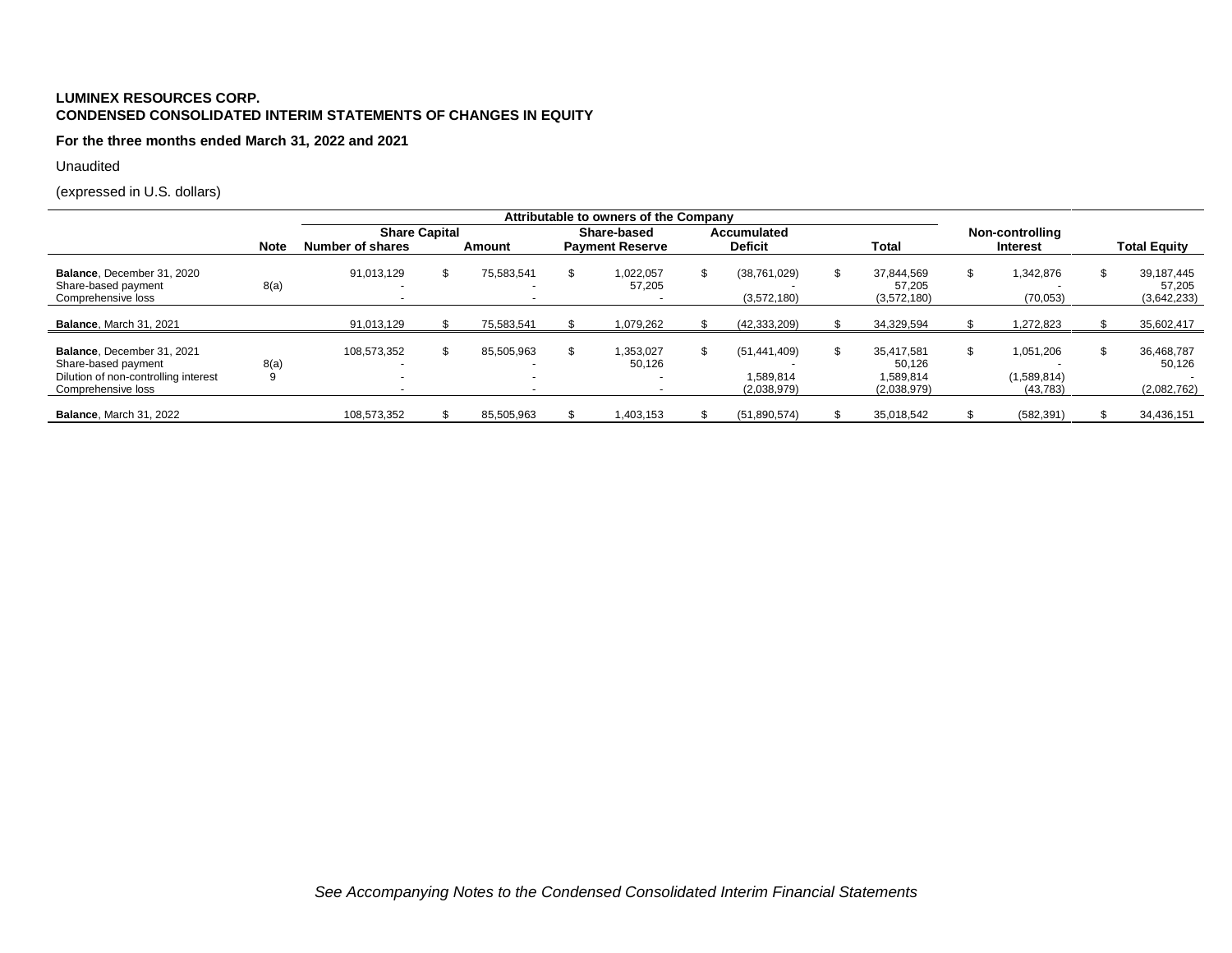# **Three months ended March 31, 2022 and 2021**

**Unaudited** 

(expressed in U.S. dollars)

## **1. NATURE OF OPERATIONS**

Luminex Resources Corp. ("Luminex") is a publicly listed company incorporated under the *Business Corporations Act* (British Columbia) on March 16, 2018 pursuant to a plan of arrangement to reorganize Lumina Gold Corp. ("Lumina") which was completed on August 31, 2018 (the "Agreement"). Luminex is listed on the TSX-Venture Exchange, having the symbol LR. Luminex and its subsidiaries (collectively referred to as the "Company") are engaged in the acquisition, exploration and development of mineral resources in Ecuador. The Company is considered to be in the exploration stage as it has not placed any of its mineral properties into production.

Luminex's head office and principal business address is Suite 410, 625 Howe Street, Vancouver, British Columbia, V6C 2T6 and its registered and records office is located at 1200 – 200 Burrard Street, Vancouver, British Columbia, V7X 1T2.

### **2. BASIS OF PREPARATION, GOING CONCERN AND SUMMARY OF SIGNIFICANT ACCOUNTING POLICIES**

### **(a) Basis of preparation**

These condensed consolidated interim financial statements of the Company for the three months ended March 31, 2022 and 2021, have been prepared in accordance with IAS 34 *Interim Financial Reporting*. They do not include all of the information and disclosures required in full annual financial statements and should be read in conjunction with the Company's audited consolidated financial statements for the year ended December 31, 2021 which have been prepared in accordance with International Financial Reporting Standards ("IFRS") as issued by the International Accounting Standards Board ("IASB"). These condensed consolidated interim financial statements have been prepared on a historical cost basis and are presented in U.S. dollars, except as specifically noted for Canadian dollar amounts shown as "C\$".

These condensed consolidated interim financial statements were approved and authorized for issue by the Board of Directors on May 25, 2022.

### **(b) Going concern**

These condensed consolidated interim financial statements have been prepared on a going concern basis which assumes that the Company will be able to realize, in the foreseeable future, its assets and discharge its liabilities in the normal course of business as they come due. As at March 31, 2022, the Company has incurred cumulative losses of \$51,890,574 and has reported a net loss attributable to owners of the Company of \$2,038,979 for the three months ended March 31, 2022. The ability of the Company to continue as a going concern is dependent upon obtaining additional financing, entering into a joint venture, a merger or other business combination transaction involving a third party, sale of all or a portion of the Company's assets, the outright sale of the Company, the successful development of the Company's mineral property interests or a combination thereof. However, the Company will continue to incur losses in the development of its mineral exploration projects and, as noted above, will require additional financing in the future.

The COVID-19 pandemic continues to impact world affairs. The situation remains dynamic and the ultimate duration and magnitude of the impact on the economy, capital markets and the Company's financial position cannot be estimated at this time. The Company continues to monitor developments and adapt its business plans accordingly. The actual and threatened spread of COVID-19 globally could adversely impact the Company's ability to carry out its plans and raise capital.

There can be no assurance that management's plans to raise additional financing to advance the Company's projects will be successful. These factors indicate the existence of a material uncertainty that may cast significant doubt upon the Company's ability to continue as a going concern. These condensed consolidated interim financial statements do not include any adjustments to the recoverability and classification of recorded asset amounts and classification of liabilities that might be necessary should the Company be unable to continue as a going concern. Such adjustments could be material.

#### **(c) Significant accounting policies**

The significant accounting policies that have been applied, on a consistent basis, in the preparation of these condensed consolidated interim financial statements are included in the Company's audited consolidated financial statements for the year ended December 31, 2021. Those accounting policies have been used throughout all periods presented in the condensed consolidated interim financial statements.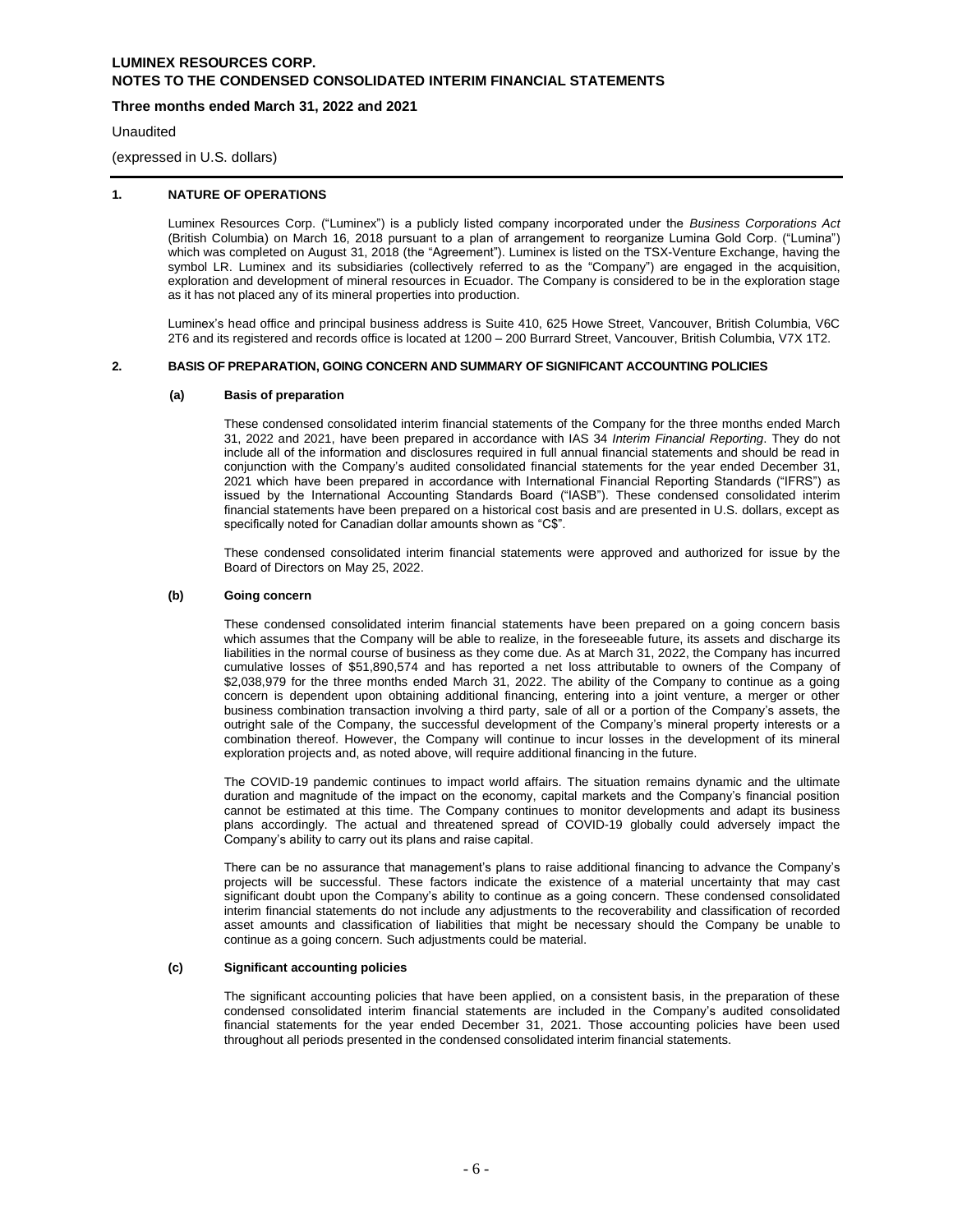# **Three months ended March 31, 2022 and 2021**

Unaudited

(expressed in U.S. dollars)

## **2. BASIS OF PREPARATION, GOING CONCERN AND SUMMARY OF SIGNIFICANT ACCOUNTING POLICIES (continued)**

## **(d) Significant accounting judgments and estimates**

The preparation of these condensed consolidated interim financial statements requires management to make estimates and judgments that affect the reported amounts of assets and liabilities at the date of the condensed consolidated interim financial statements and reported amounts of expenses during the reporting periods. Actual outcomes could differ from these estimates and judgments, which, by their nature, are uncertain. Significant judgments made by management in applying the Company's accounting policies and the key sources of estimation uncertainty are the same as those that applied to the annual consolidated financial statements as at and for the year ended December 31, 2021.

## **(e) Standards issued but not yet effective**

The Company has not early adopted any amendment, standard or interpretation that has been issued by the IASB but that is not yet effective, nor has it identified any such standard or interpretation that is expected to have a material impact on the Company's consolidated financial statements.

### **3. CASH AND CASH EQUIVALENTS**

The Company's cash and cash equivalents, by currency, at March 31, 2022 and December 31, 2021 was as follows:

|                                                          | March 31, 2022 |      | December 31, 2021 |
|----------------------------------------------------------|----------------|------|-------------------|
| Cash at bank and in hand denominated in Canadian dollars | \$<br>235,074  | - \$ | 972,264           |
| Cash at bank and in hand denominated in U.S. dollars     | 1,117,882      |      | 1,015,311         |
| Short term deposit denominated in U.S. dollars           |                |      | 1,501,204         |
|                                                          | 1,352,956      | S    | 3,488,779         |
|                                                          |                |      |                   |
| <b>RECEIVABLES</b>                                       | March 31, 2022 |      | December 31, 2021 |
| Refundable goods and services tax                        | \$<br>9,235    | - \$ |                   |
| Other                                                    | 72,617         |      | 15,322<br>43,021  |

## **5. PROPERTY AND EQUIPMENT AND LEASE OBLIGATIONS**

|                                                                                                     |    | Land <sup>(1)</sup> | Right-of-use<br>("ROU") assets     |    | Property and<br>equipment |      | Total                            |
|-----------------------------------------------------------------------------------------------------|----|---------------------|------------------------------------|----|---------------------------|------|----------------------------------|
| Cost<br>December 31, 2021<br>Additions<br>ROU disposal                                              | \$ | 553,032             | \$<br>88,295<br>57,894<br>(88,295) | \$ | 631,328                   | - \$ | 1,272,655<br>57,894<br>(88, 295) |
| March 31, 2022                                                                                      | \$ | 553,032             | \$<br>57.894                       | S  | 631,328                   | \$   | 1,242,254                        |
| <b>Accumulated Depreciation</b><br>December 31, 2021<br>Depreciation for the period<br>ROU disposal | \$ |                     | \$<br>88,295<br>7,236<br>(88,295)  | \$ | 267.248<br>11,888         | \$   | 355,543<br>19,124<br>(88, 295)   |
| March 31, 2022                                                                                      | \$ |                     | \$<br>7,236                        | S. | 279,136                   | \$   | 286,372                          |
| Net book value<br>December 31, 2021                                                                 | S  | 553,032             | \$                                 | S  | 364.080                   | \$   | 917,112                          |
| March 31, 2022                                                                                      |    | 553,032             | \$<br>50.658                       | \$ | 352,192                   | \$   | 955,882                          |

<sup>(1)</sup>The Company holds various small local farm lands in the area of its mineral properties that are of strategic value representing important surface rights over which it has mineral rights and access.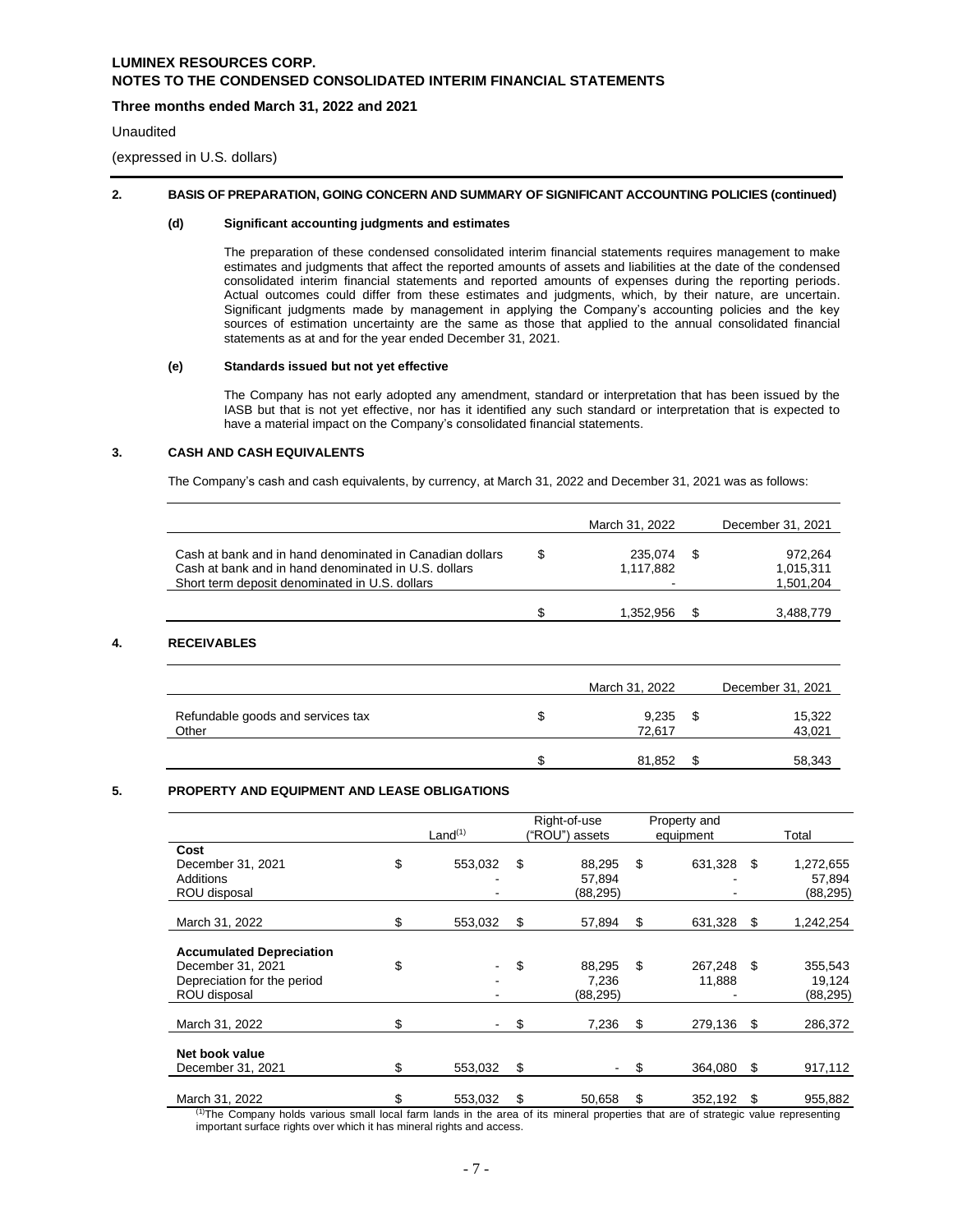# **Three months ended March 31, 2022 and 2021**

#### Unaudited

(expressed in U.S. dollars)

# **5. PROPERTY AND EQUIPMENT AND LEASE OBLIGATIONS (continued)**

Depreciation expense relating to property and equipment utilized in E&E activities is expensed to E&E and is included in field office costs.

### *ROU assets*

The Company has recognized ROU assets in relation to leases for certain office space and warehouses in Ecuador. The ROU assets were recognized based on the amount equal to the lease liability.

### *Lease obligations*

A continuity of the lease liability for the three months ended March 31, 2022 is as follows:

| Balance, December 31, 2021<br>Interest accretion<br>Lease payments<br>Adjustment for addition of leases | 1.244<br>(7,929)<br>57.894 |
|---------------------------------------------------------------------------------------------------------|----------------------------|
| Balance, March 31, 2022                                                                                 | 51.209                     |

# **6. EXPLORATION AND EVALUATION ASSETS AND EXPENDITURES**

### **(a) Exploration and evaluation assets**

The Company holds various mineral exploration projects and concession areas in Ecuador as follows:

*Condor*

The Company has nine concessions located in the Zamora-Chinchipe Province in southeast Ecuador, collectively known as the "Condor Project" and totaling 10,101 hectares.

#### *Cascas*

The Company's Cascas Project consists of two concession areas totaling 9,998 hectares located approximately 25 kilometres southwest of the Condor Project.

#### *Pegasus*

The Company holds, subject to earn-in by Anglo American plc ("Anglo American"), the Pegasus A1-7, Pegasus B8-14 and Luz concessions. These concessions are an early-stage gold project comprising 67,360 hectares and are located approximately 150 kilometres southwest of Quito.

## *Tarqui*

The Company holds, subject to earn-in by BHP Group plc ("BHP"), the Tarqui Project, consisting of two concession areas totaling 4,817 hectares located on trend with the Condor Project.

#### *Orquideas*

The Company holds, subject to earn-in by Japan Oil, Gas and Metals National Corporation ("JOGMEC"), the Orquideas concession totaling 4,743 hectares located in proximity to the Condor Project.

## *Other concessions*

The Company also holds the following concession areas: Tres Picachos (4,828 hectares) and La Canela (3,187 hectares) which are located approximately 100 kilometres southwest of the Condor Project; and Quimi, consisting of two concession areas totaling 2,732 hectares located on trend with the Condor Project.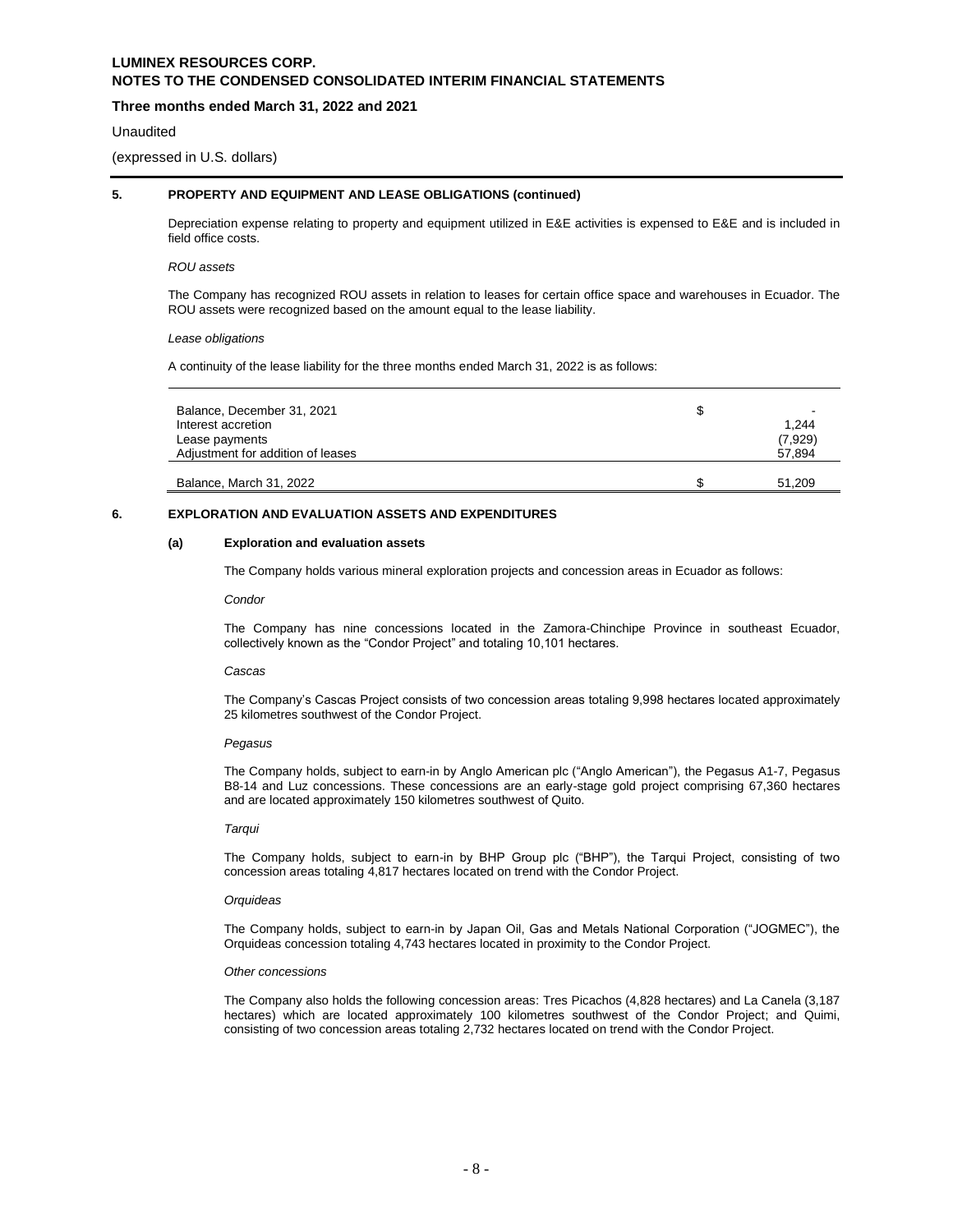## **Three months ended March 31, 2022 and 2021**

### Unaudited

(expressed in U.S. dollars)

## **6. EXPLORATION AND EVALUATION ASSETS AND EXPENDITURES (continued)**

### **(a) Exploration and evaluation assets (continued)**

Acquisition costs and carrying value of the Company's exploration projects as at March 31, 2022 and December 31, 2021 are as follows:

|                                                       | March 31, 2022   | December 31, 2021 |            |
|-------------------------------------------------------|------------------|-------------------|------------|
| Cost                                                  |                  |                   |            |
| <b>Condor Project</b>                                 | \$<br>47,487,910 | \$                | 47,487,910 |
| Rights to acquire / use ("Mineral Concession Rights") |                  |                   |            |
| - Escondida (part of Condor Project)                  | 45.000           |                   | 45,000     |
| - La Canela                                           | 120.000          |                   | 120,000    |
| - Orquideas                                           | 825,000          |                   | 825,000    |
| - Tres Picachos                                       | 240,000          |                   | 240,000    |
|                                                       |                  |                   |            |
|                                                       | \$<br>48,717,910 | S                 | 48,717,910 |
|                                                       |                  |                   |            |
| <b>Cumulative impairment</b>                          |                  |                   |            |
| <b>Condor Project</b>                                 | \$<br>17,772,284 | \$                | 17,772,284 |
| Orguideas                                             | 825.000          |                   | 825.000    |
|                                                       |                  |                   |            |
|                                                       | \$<br>18,597,284 | \$                | 18,597,284 |
|                                                       |                  |                   |            |
| Net book value                                        | \$<br>30,120,626 |                   | 30,120,626 |

There were no impairments identified during the three months ended March 31, 2022 nor the year ended December 31, 2021.

### *BHP Group plc Earn-in Agreement*

On July 12, 2019, the Company entered into an earn-in and joint venture agreement (the "BHP Agreement") with a wholly owned subsidiary of BHP on the Tarqui 1 and 2 mining concessions ("Tarqui"). Under the terms of the BHP Agreement, BHP will have the right to:

- (i) earn a 51% ownership interest in a joint venture company, which will hold Tarqui, by investing an aggregate amount of \$25 million in exploration expenditures and making \$2.4 million of cash payments to the Company over a four-year period (the "First BHP Earn-in"), such payments to be made in installments of (i) \$100,000 within ten business days of July 12, 2019 (received); (ii) \$200,000 upon completion of the transfer of Tarqui to the joint venture company (received); (iii) \$300,000 by July 12, 2020 (received); (iv) \$450,000 by July 12, 2021 (received); (v) \$450,000 by July 12, 2022; and (vi) \$900,000 by July 12, 2023;
- (ii) earn an additional 9% ownership interest in the joint venture company by sole funding an additional \$10 million of exploration expenditures and making an additional \$4.6 million of cash payments over a further two-year period (with \$1,100,000 due by July 12, 2024 and \$3,500,000 due by July 12, 2025), increasing BHP's aggregate ownership to 60% (the "Second BHP Earn-in"); and
- (iii) earn a further 10% ownership interest in the joint venture company by sole funding an additional \$40 million of exploration expenditures on Tarqui, taking BHP's aggregate ownership to 70% (the "Third BHP Earn-in").

Assuming completion of the Third BHP Earn-in, the Company will retain a 30% interest in Tarqui and would be responsible for funding its 30% pro rata share of any capital required to further explore, develop or construct a mine at Tarqui. Should BHP fail to meet the milestones to earn the initial 51% interest in Tarqui, then the concessions will remain under the sole control of Luminex as BHP's interest in the joint venture company will not vest and sole ownership of the entity will revert to Luminex. In accordance with the terms of the BHP Agreement, BHP has assumed management of the joint venture company and the exploration program for Tarqui and has the right to accelerate the exercise of the earn-in by completing all the exploration expenditures and any outstanding cash payments to Luminex in a period shorter than the earn-in term.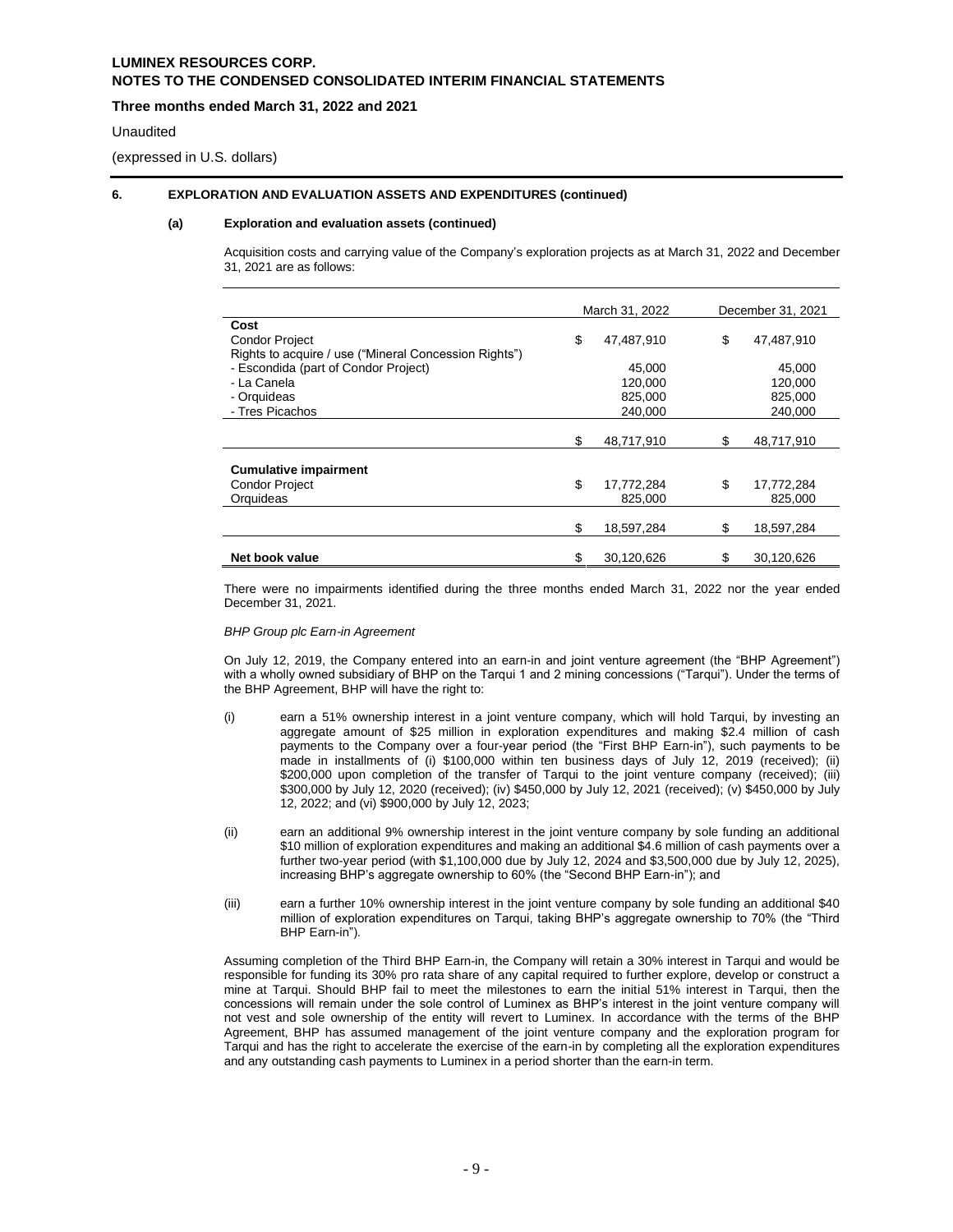## **Three months ended March 31, 2022 and 2021**

### **Unaudited**

(expressed in U.S. dollars)

## **6. EXPLORATION AND EVALUATION ASSETS AND EXPENDITURES (continued)**

#### **(a) Exploration and evaluation assets (continued)**

*JOGMEC Earn-in Agreement*

On December 29, 2021, the Company entered into a binding interim agreement (the "IA") for an earn-in and joint venture with JOGMEC on the [Orquideas](https://luminexresources.com/projects/orquideas-cascas-earn-in/) mineral concession. JOGMEC has the right to earn a 70% ownership interest in Orquideas by investing an aggregate \$7 million by March 31, 2026. The Company will manage and operate the exploration programs for Orquideas and will receive a management fee based on expenses up to a maximum of 10%. Under the terms of the IA, JOGMEC has a minimum commitment of \$750,000 to March 31, 2022, after which time it is able to terminate the IA at any time with the provision of thirty days notice. In order to earn a 70% interest, JOGMEC is required to incur further exploration expenditures from April 1, 2022, as follows: (i) \$1,250,000 by March 31, 2023; (ii) \$1,500,000 by March 31, 2024; (iii) \$1,500,000 by March 31, 2025; and (iv) \$2,000,000 by March 31, 2026. There are no partial earn-in amounts prior to the 70% threshold being reached and the expenditures may be accelerated at JOGMEC's sole discretion. During the three months ended March 31, 2022, JOGMEC funded its minimum commitment of \$750,000 to comply with the terms of the IA.

#### **(b) Investment in Pegasus**

#### *Anglo American Earn-in Agreement*:

Effective September 21, 2018, Luminex signed a formal earn-in and joint venture agreement with Anglo American ("the "Anglo Agreement") relating to the Pegasus Project. Under the Anglo Agreement, Luminex holds 30 Class A common shares in Central Ecuador Holdings Ltd. ("Central") and Anglo American holds 70 Class B common shares in Central. Central is the vehicle through which Anglo American will earn its interest in the Pegasus Project and which will, ultimately, should all spending commitments be met, form the joint venture company to operate the Pegasus Project. Anglo American has the following spending commitments pursuant to the Anglo Agreement:

- (i) To earn a 25% interest in the Pegasus Project, which has been achieved, Anglo American was required to make option payments to Luminex totaling \$1.1 million by September 21, 2021 (such payments to be made in installments of (i) \$300,000 by September 21, 2019 (received); (ii) \$300,000 by September 21, 2020 (received); and (iii) \$500,000 by September 21, 2021 (received)) and spend at least \$10 million in exploration expenditures by September 21, 2022 (achieved) (the "Initial Contribution");
- (ii) Anglo American can earn an additional 26% interest in the Pegasus Project (for a total of 51%) by making payments to Luminex totaling \$2.4 million by September 21, 2023 (with \$1,000,000 due by September 21, 2022 and \$1,400,000 by September 21, 2023) and funding exploration expenditures of \$25 million no later than September 21, 2024 (the "First Option");
- (iii) Following completion of the First Option, Anglo American can earn an additional 9% interest in the Pegasus Project (for total of 60%) by making a payment to Luminex of \$2.5 million by September 21, 2024 and funding exploration expenditures of \$15 million by September 21, 2025 (the "Second Option"); and
- (iv) Anglo American can earn an additional 10% interest in the Pegasus Project following completion of the Second Option if it solely funds all the required work up to a decision to construct a mine at the Pegasus Project, for a total retained interest of 70%.

Should Anglo American determine to only earn an interest up to the Initial Contribution, First Option or Second Option, the number of Class B common shares held by Anglo will be adjusted in accordance with the Anglo Agreement to result in their ownership level being retained at 25%, 51% or 60% respectively.

Luminex acquired a Mineral Concession Right on the Pegasus Project by way of payment of \$2,200,000 to Lumina prior to the Arrangement. In accordance with the Anglo Agreement, Luminex has treated this Mineral Concession Right as its initial contribution in the Pegasus Project to Central Ecuador EC-CT S.A. ("Central Ecuador"), a wholly owned Ecuadorean subsidiary of Central.

In accordance with the terms of the Anglo Agreement, Anglo American will control and manage Central and Central Ecuador and all expenditures and operations related to the Pegasus Project. Should Anglo American withdraw from the Anglo Agreement it will cause all its appointed directors to resign from Central and Central Ecuador.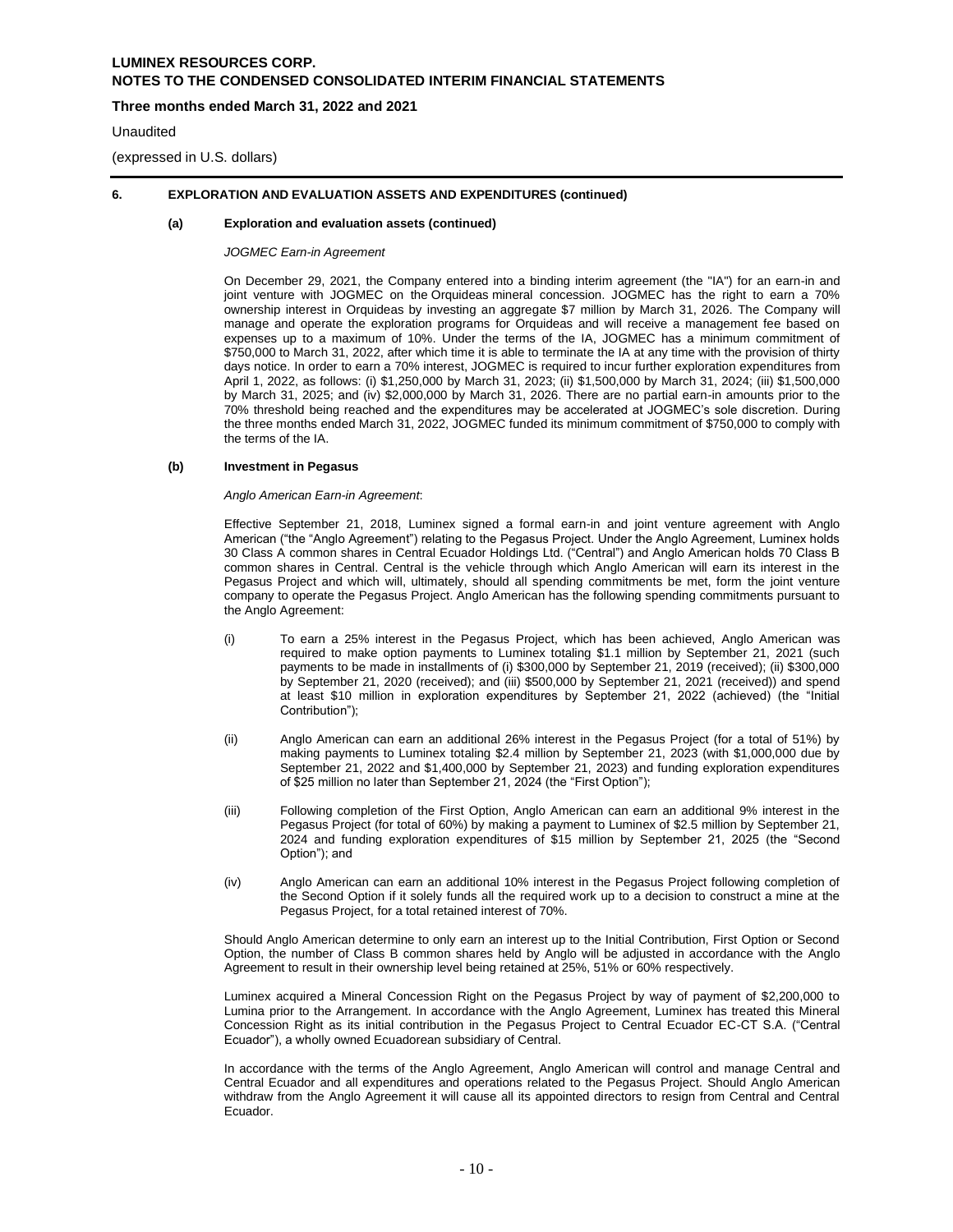**Three months ended March 31, 2022 and 2021**

Unaudited

(expressed in U.S. dollars)

# **6. EXPLORATION AND EVALUATION ASSETS AND EXPENDITURES (continued)**

#### **(c) Exploration and evaluation expenditures**

The Company's exploration and evaluation expenditures on its projects are as follows:

|                                                                     |     |           |      |            |     |                          |                                |      | Three months ended March 31, 2022 |    |         |      |                          |      |                          |      |              |
|---------------------------------------------------------------------|-----|-----------|------|------------|-----|--------------------------|--------------------------------|------|-----------------------------------|----|---------|------|--------------------------|------|--------------------------|------|--------------|
|                                                                     |     | Cascas    |      | Condor     |     | La Canela                | Orquideas $^{(3)}$             |      | Pegasus $(3)$                     |    | Quimi   |      | Tarqui <sup>(3)</sup>    |      | <b>Tres Picachos</b>     |      | <b>TOTAL</b> |
| Assays and sampling                                                 |     | 4,385     | \$.  | 40,114     | \$. | $\overline{\phantom{a}}$ | \$<br>$\overline{\phantom{a}}$ | - \$ | $\overline{\phantom{a}}$          | £. |         | \$.  | $\overline{\phantom{0}}$ | -\$  | 1,863                    | -S   | 46,362       |
| Camp                                                                |     | 58,760    |      | 369,033    |     | 122                      | $\overline{\phantom{a}}$       |      | $\overline{\phantom{a}}$          |    | 255     |      |                          |      | 2,587                    |      | 430,757      |
| Camp access and improvements                                        |     |           |      | 23,945     |     | $\overline{\phantom{a}}$ |                                |      | $\overline{\phantom{a}}$          |    |         |      |                          |      | $\overline{\phantom{a}}$ |      | 23,945       |
| Drilling                                                            |     |           |      | 121,709    |     |                          | $\overline{\phantom{a}}$       |      |                                   |    |         |      |                          |      |                          |      | 121,709      |
| Engineering                                                         |     |           |      | 16,724     |     | $\overline{\phantom{a}}$ | $\overline{\phantom{a}}$       |      |                                   |    |         |      |                          |      | $\overline{\phantom{a}}$ |      | 16,724       |
| Environmental, health and safety                                    |     | 6,666     |      | 172,902    |     | 784                      |                                |      | $\overline{\phantom{a}}$          |    | 1,568   |      |                          |      | 2,923                    |      | 184,843      |
| Field office                                                        |     | 1,588     |      | 80,171     |     | $\overline{\phantom{a}}$ | 270                            |      |                                   |    |         |      |                          |      |                          |      | 82,029       |
| Geological consulting and field staff                               |     | 27,859    |      | 149,503    |     | $\overline{\phantom{a}}$ | 7,300                          |      |                                   |    |         |      |                          |      | ٠                        |      | 184,662      |
| Legal fees                                                          |     | 4,049     |      | 32,008     |     |                          |                                |      | $\overline{\phantom{a}}$          |    | 247     |      |                          |      |                          |      | 36,304       |
| Mineral rights and property fees                                    |     | 106,469   |      | 103,074    |     | 33,862                   |                                |      |                                   |    | 29,997  |      |                          |      | 51,697                   |      | 325,099      |
| Project management <sup>(1)</sup>                                   |     | 8,181     |      | 36,526     |     | 271                      | 21,570                         |      | 1,281                             |    | 271     |      | 256                      |      | 205                      |      | 68,561       |
| Reports                                                             |     | 24,336    |      |            |     |                          |                                |      |                                   |    |         |      |                          |      |                          |      | 24,336       |
| Social and community <sup>(1)</sup>                                 |     | 36,169    |      | 44,246     |     | 401                      | 6,306                          |      | $\overline{\phantom{a}}$          |    | 459     |      |                          |      | 402                      |      | 87,983       |
| Transportation and accommodation                                    |     | 12.712    |      | 99,218     |     |                          | 1,552                          |      |                                   |    |         |      |                          |      | 57                       |      | 113,539      |
| Costs incurred during the period                                    |     | 291,174   |      | ,289,173   |     | 35,440                   | 36,998                         |      | 1,281                             |    | 32,797  |      | 256                      | - \$ | 59,734                   |      | 1,746,853    |
| Cumulative E&E incurred by Lumina to August 31, 2018 <sup>(2)</sup> | \$. | 247,281   | - \$ | 5,080,081  |     | 175,936                  | ,344,244                       |      | 2,436,866                         |    | 132,765 | - \$ | 412,985                  | \$   | 294,458                  | - \$ | 10,124,616   |
| Cumulative E&E incurred by Luminex, beginning of period             |     | 6,377,929 |      | 23,148,620 |     | 281,342                  | 483,306                        |      | 39,222                            |    | 771,360 |      | 403,197                  |      | 483,345                  |      | 31,988,321   |
| E&E incurred during the period                                      |     | 291,174   |      | 1,289,173  |     | 35,440                   | 36,998                         |      | 1.281                             |    | 32,797  |      | 256                      |      | 59,734                   |      | 1,746,853    |
| Cumulative E&E incurred, end of period                              |     | 6,916,384 |      | 29,517,874 |     | 492,718                  | ,864,548                       |      | 2,477,369                         |    | 936,922 | -96  | 816,438                  |      | 837,537                  |      | 43,859,790   |

(1) Project management and social and community costs include key management personnel costs (see Note 16).

(2) Costs for the Condor Project incurred since November 1, 2016. Costs for all other projects presented are on a cumulative basis since the date of initial award of the concessions to Lumina in 2016 or 2017. Costs are amounts incurred by Lumina either during the period prior to the transfer of the projects to Luminex or that were incurred by legal entities owned by Lumina that were not transferred to Luminex and are shown prior to any reimbursements to Lumina pursuant to any earn-in agreements. Presented to illustrate total spend incurred on the projects in order to meet Ecuadorean spending commitments (see Note 18).

<sup>(3)</sup> Costs shown do not include expenditures incurred by JOGMEC, BHP or Anglo American pursuant to their Earn-In Agreements.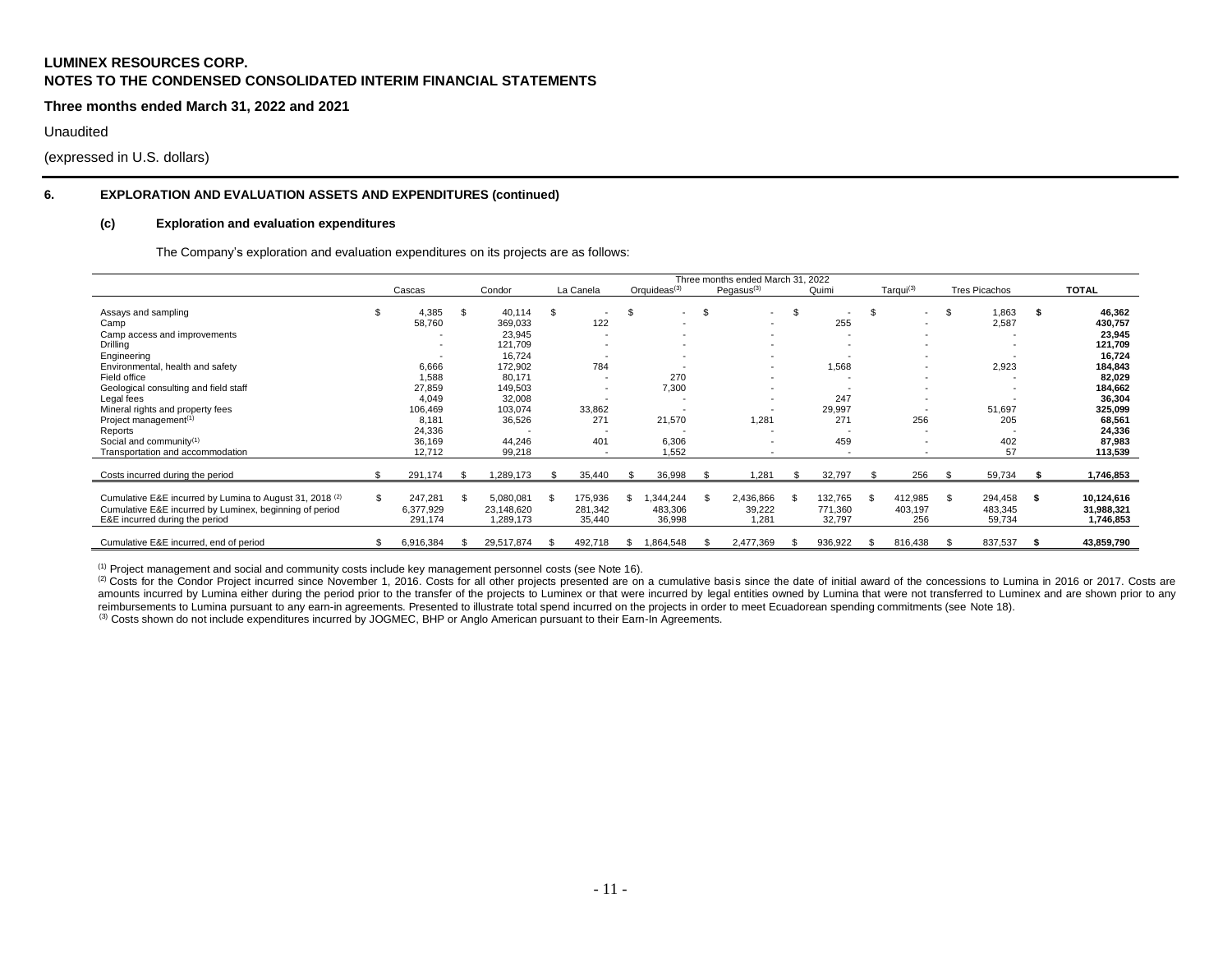**Three months ended March 31, 2022 and 2021**

Unaudited

(expressed in U.S. dollars)

# **6. EXPLORATION AND EVALUATION ASSETS AND EXPENDITURES (continued)**

#### **(c) Exploration and evaluation expenditures (continued)**

|                                                                                                                                                                  |     |                                   |                                            |     |                              |    |                                |      | Three months ended March 31, 2021 |      |                              |      |                           |      |                              |     |                                       |
|------------------------------------------------------------------------------------------------------------------------------------------------------------------|-----|-----------------------------------|--------------------------------------------|-----|------------------------------|----|--------------------------------|------|-----------------------------------|------|------------------------------|------|---------------------------|------|------------------------------|-----|---------------------------------------|
|                                                                                                                                                                  |     | Cascas                            | Condor                                     |     | La Canela                    |    | Orquideas                      |      | Pegasus $(3)$                     |      | Quimi                        |      | Tarqui <sup>(3)</sup>     |      | <b>Tres Picachos</b>         |     | <b>TOTAL</b>                          |
| Assays and sampling                                                                                                                                              |     | 46,110                            | \$<br>41.472                               | -\$ | $\overline{\phantom{a}}$     | \$ | $\overline{\phantom{a}}$       | - \$ | $\overline{\phantom{a}}$          | - \$ | $\overline{\phantom{a}}$     | - \$ | $\overline{\phantom{a}}$  | - \$ | $\overline{\phantom{a}}$     | -35 | 87,582                                |
| Camp                                                                                                                                                             |     | 250,741                           | 316,464                                    |     | $\overline{\phantom{a}}$     |    | 3,444                          |      | $\overline{\phantom{a}}$          |      | 597                          |      | $\overline{\phantom{a}}$  |      |                              |     | 571,246                               |
| Camp access and improvements                                                                                                                                     |     | 17,146                            | 196,628                                    |     |                              |    | 1,200                          |      |                                   |      |                              |      |                           |      |                              |     | 214,974                               |
| Drilling                                                                                                                                                         |     | 232,772                           | 72,149                                     |     |                              |    |                                |      |                                   |      |                              |      |                           |      |                              |     | 304,921                               |
| Engineering                                                                                                                                                      |     |                                   | 343,900                                    |     |                              |    |                                |      |                                   |      |                              |      |                           |      |                              |     | 343,900                               |
| Environmental, health and safety                                                                                                                                 |     | 85,080                            | 71,268                                     |     | 784                          |    | 13,571                         |      | $\overline{\phantom{a}}$          |      | 2,072                        |      |                           |      | 784                          |     | 173,599                               |
| Field office                                                                                                                                                     |     | 7,360                             | 83,215                                     |     | $\overline{\phantom{a}}$     |    | 473                            |      | $\overline{\phantom{a}}$          |      |                              |      | $\overline{\phantom{a}}$  |      |                              |     | 91,048                                |
| Geological consulting and field staff                                                                                                                            |     | 235,273                           | 309,519                                    |     | 290                          |    | 1,331                          |      | $\overline{\phantom{a}}$          |      | 1,027                        |      | $\overline{\phantom{a}}$  |      | 144                          |     | 547,584                               |
| Legal fees                                                                                                                                                       |     | 6,877                             | 53,660                                     |     | 647                          |    | 2,916                          |      |                                   |      | 246                          |      | $\overline{\phantom{a}}$  |      | 154                          |     | 64,500                                |
| Metallurgical                                                                                                                                                    |     |                                   | 17,316                                     |     |                              |    |                                |      | $\overline{\phantom{a}}$          |      |                              |      |                           |      |                              |     | 17,316                                |
| Mineral rights and property fees                                                                                                                                 |     | 100,092                           | 113,027                                    |     | 31,926                       |    | 47,486                         |      | $\overline{\phantom{a}}$          |      | 27,832                       |      | $\overline{\phantom{a}}$  |      | 48,336                       |     | 368,699                               |
| Project management <sup>(1)</sup>                                                                                                                                |     | 37,167                            | 152,949                                    |     | 246                          |    |                                |      | 1,883                             |      | 573                          |      | 246                       |      |                              |     | 193,064                               |
| Reports                                                                                                                                                          |     | 11,806                            | 3,013                                      |     | . .                          |    |                                |      | $\overline{\phantom{a}}$          |      |                              |      | $\overline{\phantom{a}}$  |      |                              |     | 14,819                                |
| Social and community <sup>(1)</sup>                                                                                                                              |     | 45,648                            | 57,632                                     |     | 191                          |    | 4.030                          |      | $\overline{\phantom{a}}$          |      | 383                          |      |                           |      | 109                          |     | 107,993                               |
| Transportation and accommodation                                                                                                                                 |     | 71,044                            | 84,326                                     |     |                              |    | 1,615                          |      |                                   |      |                              |      |                           |      |                              |     | 156,985                               |
|                                                                                                                                                                  |     |                                   |                                            |     |                              |    |                                |      |                                   |      |                              |      |                           |      |                              |     |                                       |
| Costs incurred during the period                                                                                                                                 |     | 1,147,116                         | 1,916,538                                  |     | 34,084                       |    | 76,066                         | - \$ | 1,883                             | .ኖ   | 32,730                       | . ድ  | 246                       | - \$ | 49,527                       |     | 3,258,190                             |
| Cumulative E&E incurred by Lumina to August 31, 2018 <sup>(2)</sup><br>Cumulative E&E incurred by Luminex, beginning of period<br>E&E incurred during the period | \$. | 247,281<br>2,162,943<br>1,147,116 | \$<br>5,080,081<br>15,876,696<br>1,916,538 |     | 175,936<br>233,165<br>34,084 | S  | 1,344,244<br>379,825<br>76,066 |      | 2,436,866<br>32,919<br>1,883      | S    | 132,765<br>729,274<br>32,730 | - \$ | 412,985<br>401,723<br>246 | \$   | 294,458<br>395,898<br>49,527 | \$  | 10,124,616<br>20,212,443<br>3,258,190 |
| Cumulative E&E incurred, end of period                                                                                                                           |     | 3,557,340                         | 22,873,315                                 |     | 443,185                      | S. | 1,800,135                      |      | 2,471,668                         |      | 894,769                      | \$.  | 814,954                   | -S   | 739,883                      |     | 33,595,249                            |

(1) Project management and social and community costs include key management personnel costs (see Note 16).

(2) Costs for the Condor Project incurred since November 1, 2016. Costs for all other projects presented are on a cumulative basis since the date of initial award of the concessions to Lumina in 2016 or 2017. Costs are (2 amounts incurred by Lumina either during the period prior to the transfer of the projects to Luminex or that were incurred by legal entities owned by Lumina that were not transferred to Luminex and are shown prior to any reimbursements to Lumina pursuant to any earn-in agreements.

(3) Costs shown do not include expenditures incurred by BHP or Anglo American pursuant to their Earn-In Agreements.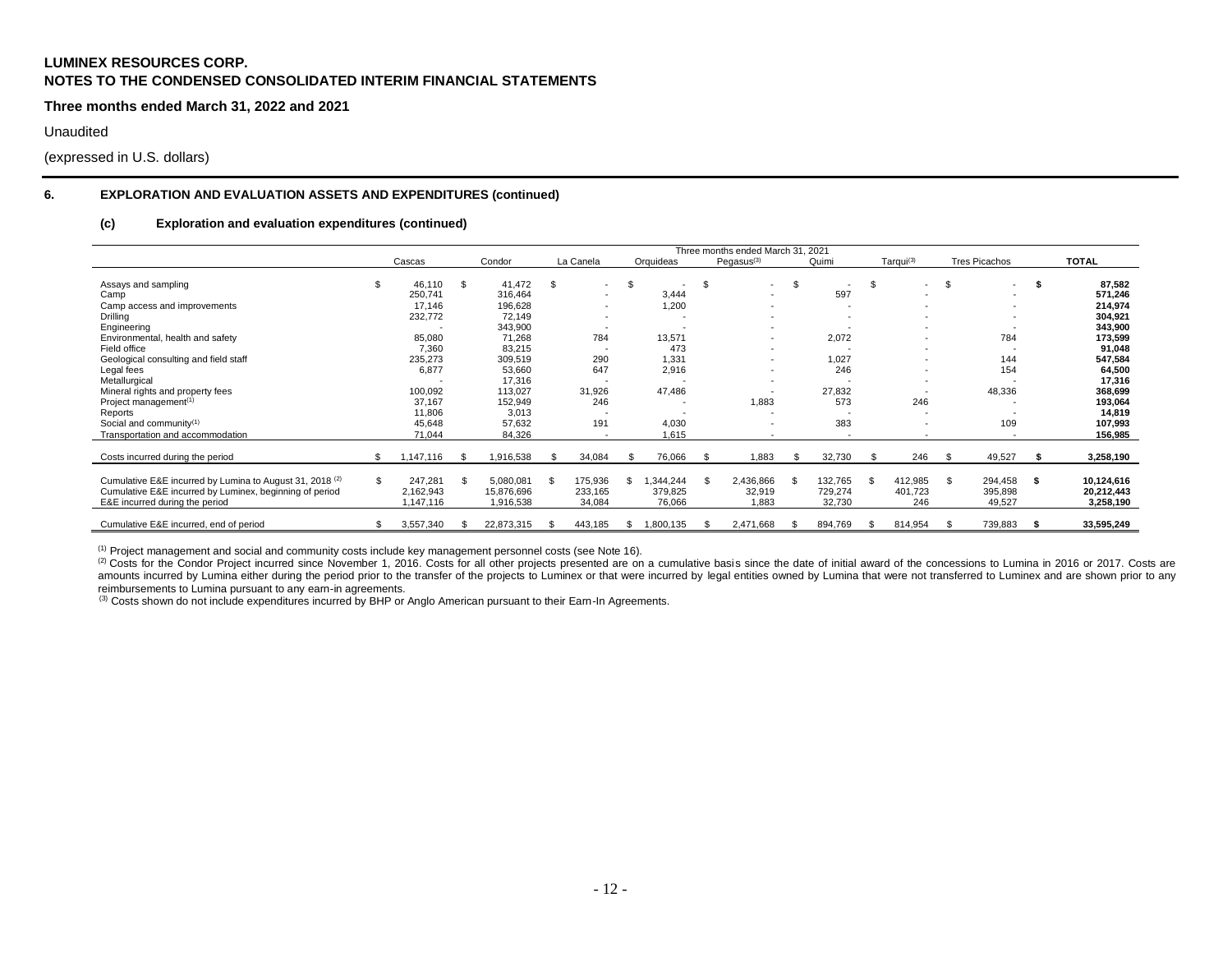# **Three months ended March 31, 2022 and 2021**

Unaudited

(expressed in U.S. dollars)

## **7. SHARE CAPITAL**

**Authorized:** Unlimited common shares, without par value.

| Issued and fully paid:                        | Number of<br>Common Shares |  |            |  |  |  |  |  |
|-----------------------------------------------|----------------------------|--|------------|--|--|--|--|--|
|                                               |                            |  |            |  |  |  |  |  |
| Balance, December 31, 2020 and March 31, 2021 | 91,013,129                 |  | 75,583,541 |  |  |  |  |  |
| Balance, December 31, 2021 and March 31, 2022 | 108,573,352                |  | 85,505,963 |  |  |  |  |  |

# **8. SHARE-BASED PAYMENTS**

## **(a) Stock option plan**

The Company has a stock option plan (the "Plan") whereby the Company may grant options to directors, officers, employees and consultants of the Company. The maximum number of common shares that may be reserved for issuance under the Plan is limited to 9,000,000 (December 31, 2021 - 9,000,000). In addition, the number of common shares which may be reserved for issuance to any one individual may not exceed 5% of the issued common shares on a non-diluted basis or 2% if the optionee is engaged in investor relations activities or is a consultant. Options are exercisable over periods of up to ten years as determined by the Board and are required to have an exercise price no less than the closing market price of the Company's common shares prevailing on the day that the option is granted. The Plan contains no vesting requirements but permits the Board to specify a vesting schedule in its discretion.

No stock options were granted during the three months ended March 31, 2022 and 2021.

Pursuant to the Company's accounting policy for share-based payments, the fair value of options vesting during the three months ended March 31, 2022, in the amount of \$50,126 (three months ended March 31, 2021 - \$57,205) has been recorded in the condensed consolidated interim statements of loss and comprehensive loss under fees, salaries and other employee benefits (Note 10).

## **(b) Outstanding stock options**

Stock options and weighted average exercise prices are as follows for the reporting periods presented:

|                                             | Three months ended March 31, 2022 |                                                  |
|---------------------------------------------|-----------------------------------|--------------------------------------------------|
|                                             | Number of<br>Options              | Weighted Average<br><b>Exercise Price</b>        |
| Outstanding, beginning of period<br>Expired | 5,221,500<br>(83, 667)            | C\$0.65<br>C\$0.72                               |
| Forfeited                                   | (10,333)                          | C\$0.54                                          |
| Outstanding, end of period                  | 5,127,500                         | C\$0.64                                          |
|                                             | Three months ended March 31, 2021 |                                                  |
|                                             | Number of<br>Options              | <b>Weighted Average</b><br><b>Exercise Price</b> |
| Outstanding, beginning and end of period    | 4.259.973                         | C\$0.68                                          |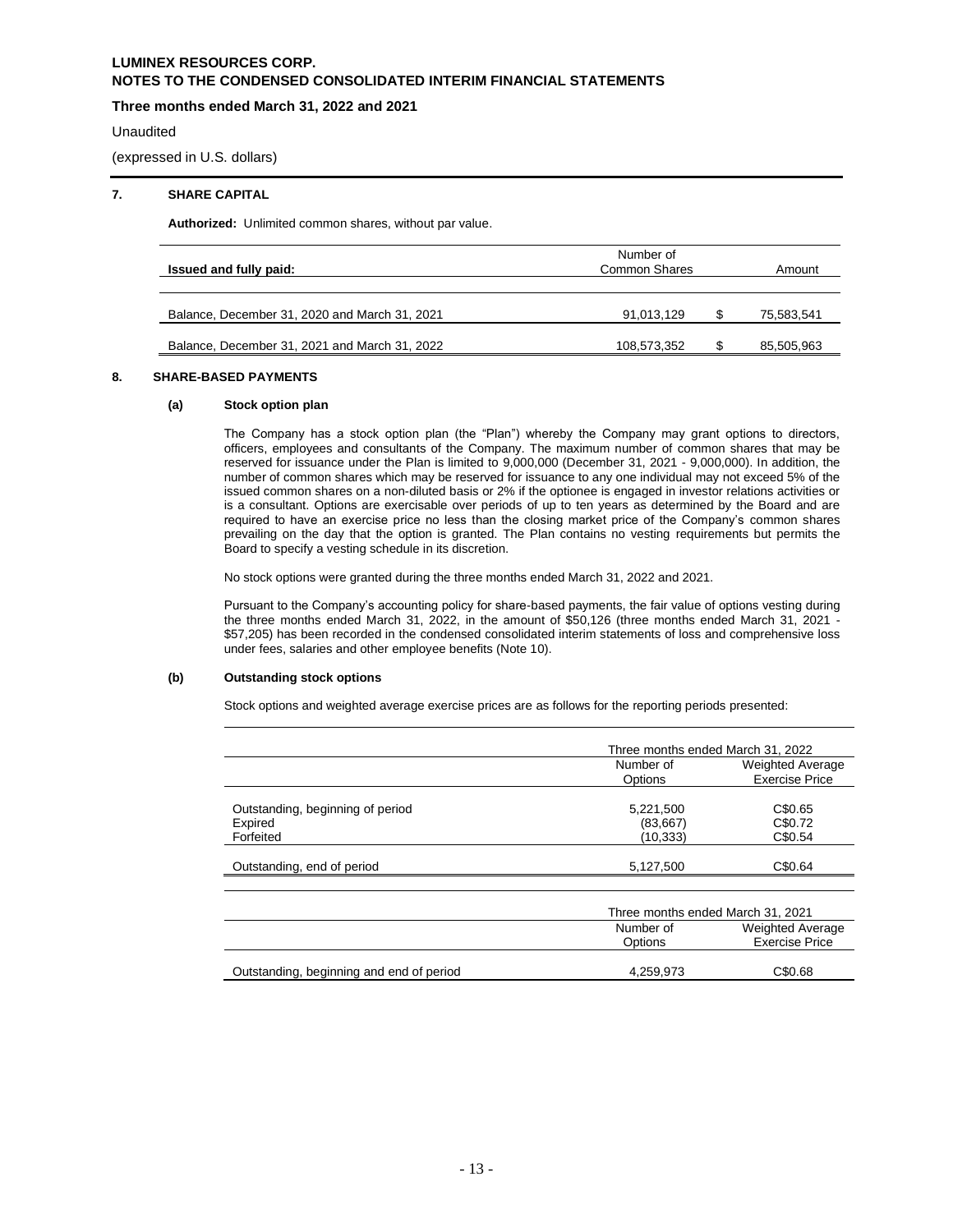# **Three months ended March 31, 2022 and 2021**

### Unaudited

(expressed in U.S. dollars)

# **8. SHARE-BASED PAYMENTS (continued)**

# **(b) Outstanding stock options (continued)**

At March 31, 2022, the Company had outstanding stock options, including weighted average remaining contractual life, as follows:

|                     |                   | March 31, 2022 |          |                            |          |
|---------------------|-------------------|----------------|----------|----------------------------|----------|
| Options Outstanding |                   |                |          | <b>Options Exercisable</b> |          |
|                     |                   | Weighted       |          |                            |          |
| Number              |                   | average life   | Exercise | Number                     | Exercise |
| of Options          | Expiry Date       | (years)        | Price    | of Options                 | Price    |
|                     |                   |                |          |                            |          |
| 258,500             | December 7, 2022  | 0.93           | C\$0.54  | 258,500                    | C\$0.54  |
| 1,200,000           | October 5, 2023   | 1.76           | C\$0.80  | 1,200,000                  | C\$0.80  |
| 1,097,000           | October 16, 2024  | 2.79           | C\$0.63  | 1.097.000                  | C\$0.63  |
| 1,197,000           | November 26, 2025 | 3.91           | C\$0.68  | 793,007                    | C\$0.68  |
| 1,375,000           | November 25, 2026 | 4.90           | C\$0.51  | 448.348                    | C\$0.51  |
|                     |                   |                |          |                            |          |
| 5.127.500           |                   | 3.24           | C\$0.64  | 3.796.855                  | C\$0.67  |

## **9. NON-CONTROLLING INTEREST ("NCI")**

In January 2022, the Company increased its ownership in Condormining Corporation S.A. and its related subsidiaries (see Note 16) by capitalizing a portion of existing intercompany loans such that the non-controlling interest was reduced from 10% to 1.3%. This resulted in a \$1,589,814 reclassification between NCI and deficit. The following table summarizes information related to the Company's non-controlling interest:

|                                                                    | March 31, 2022 |             | December 31, 2021 |             |
|--------------------------------------------------------------------|----------------|-------------|-------------------|-------------|
|                                                                    |                |             |                   |             |
| Current assets                                                     | \$             | 248.774     | \$                | 104.615     |
| Non-current assets                                                 |                | 41,088,695  |                   | 39,867,493  |
| <b>Current liabilities</b>                                         |                | (205, 619)  |                   | (200,333)   |
| <b>Current liabilities</b>                                         | (10.761)       |             |                   |             |
| Net assets                                                         |                | 41,121,089  |                   | 39,771,775  |
| NCI percentage                                                     |                | 1.3%        |                   | 10%         |
| Net assets of individual entities attributable to the NCI          |                | 523.863     |                   | 3.977.178   |
| Adjustments on consolidation of individual entities subject to NCI |                | 483,560     |                   | (2,925,972) |
| Dilution of NCI                                                    |                | (1,589,814) |                   |             |
|                                                                    |                |             |                   |             |
| Net (liabilities) assets attributable to the NCI                   | \$             | (582,391)   |                   | 1,051,206   |
|                                                                    |                |             |                   |             |

|                                                     | Three months ended March 31, |               |  |            |
|-----------------------------------------------------|------------------------------|---------------|--|------------|
|                                                     | 2022                         |               |  | 2021       |
| Net loss and comprehensive loss                     |                              | (1,015,979)   |  | (700, 530) |
| NCI percentage                                      |                              | $1.3\%$ / 10% |  | 10%        |
|                                                     |                              |               |  |            |
| Net loss and comprehensive loss attributable to NCI |                              | (43.783)      |  | (70.053)   |

The entities subject to a NCI incurred the following cash expenditures during the three months ended March 31, 2022: (i) \$977,817 on operating activities (three months ended March 31, 2021 - \$680,662); and (ii) \$Nil on investing activities (three months ended March 31, 2021 - \$Nil).

## **10. FEES, SALARIES AND OTHER EMPLOYEE BENEFITS**

|                                  |   | Three months ended March 31, |    |         |  |
|----------------------------------|---|------------------------------|----|---------|--|
|                                  |   | 2022                         |    | 2021    |  |
|                                  |   |                              |    |         |  |
| Fees and salaries                | S | 154,386                      | \$ | 179,156 |  |
| Other benefits                   |   | 473                          |    |         |  |
| Share-based payments (Note 8(a)) |   | 50,126                       |    | 57,205  |  |
|                                  |   |                              |    |         |  |
|                                  |   | 204,985                      |    | 236,361 |  |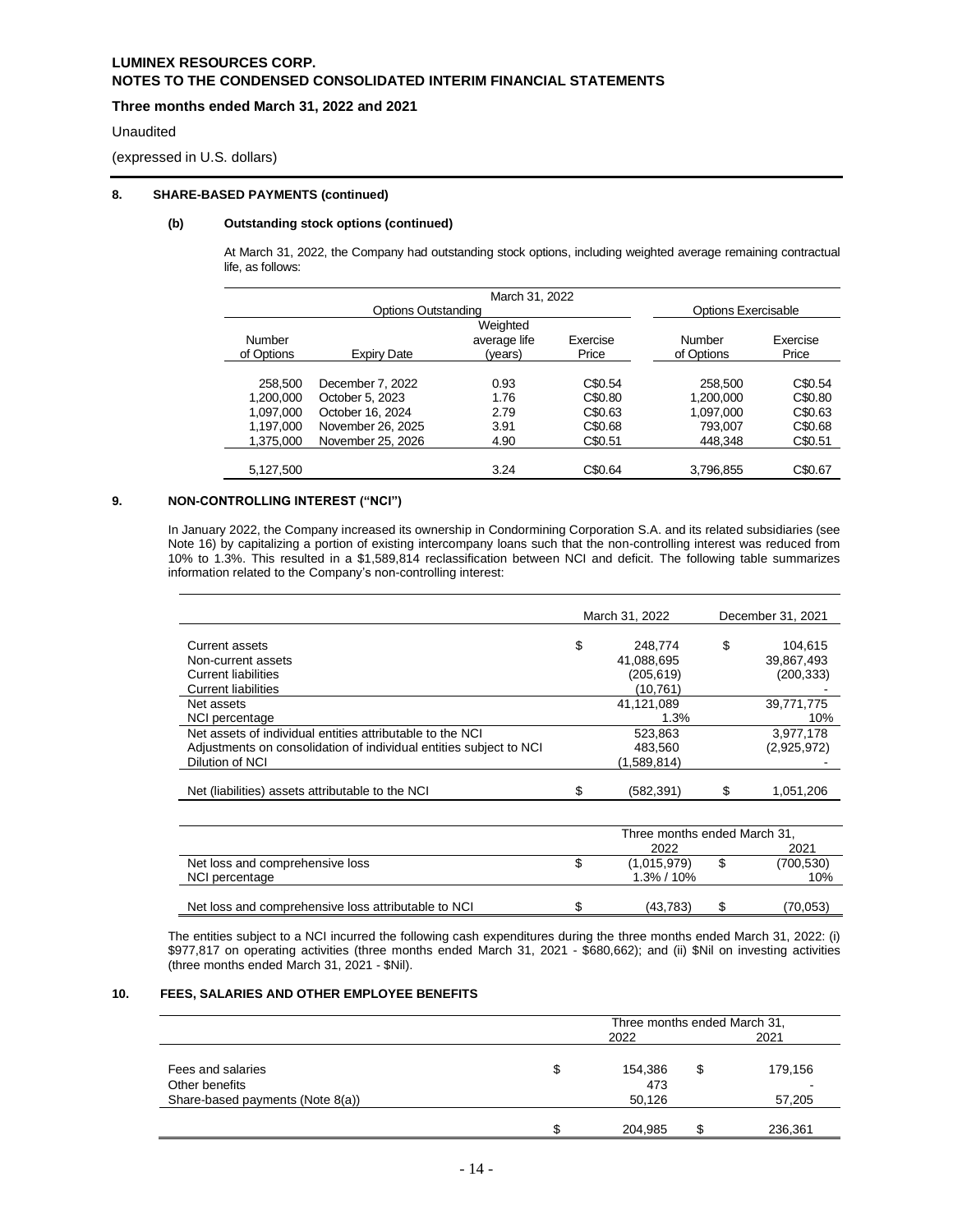# **Three months ended March 31, 2022 and 2021**

### Unaudited

(expressed in U.S. dollars)

### **11. LOSS PER SHARE**

The calculation of basic and diluted loss per common share attributable to owners of the Company is based on the following data:

|                                                                             | Three months ended March 31, |  |             |  |  |
|-----------------------------------------------------------------------------|------------------------------|--|-------------|--|--|
|                                                                             | 2022                         |  | 2021        |  |  |
| Net loss attributed to owners of the Company                                | (2,038,979)                  |  | (3,572,180) |  |  |
| Weighted average number of common shares<br>outstanding (basic and diluted) | 108,573,352                  |  | 91,013,129  |  |  |
| Loss per share – basic and diluted                                          | \$<br>(0.02)                 |  | (0.04)      |  |  |

Basic loss per share is computed by dividing the net loss attributed to owners of the Company by the weighted average number of common shares outstanding during the period. The diluted loss per share reflects the potential dilution of common share equivalents, such as stock options, in the weighted average number of common shares outstanding during the period, if dilutive.

All of the stock options currently issued (see Note 8) were anti-dilutive for the three months ended March 31, 2022 and 2021 and have not been included in the calculation of diluted weighted average number of common shares outstanding.

### **12. CAPITAL RISK MANAGEMENT**

It is the Company's objective when managing capital to safeguard its ability to continue as a going concern in order that it may continue to explore and develop its mineral properties and continue its operations for the benefit of its shareholders. The Company's objectives when managing capital are to:

- (a) continue the exploration and development of its mineral properties;<br>(b) support any expansion plans: and
- support any expansion plans; and
- (c) maintain a capital structure which optimizes the cost of capital at acceptable risk.

The Company considers its equity, which includes common shares, share-based payment reserve and accumulated deficit as capital. The Company intends to spend existing working capital by carrying out its planned acquisition, exploration and development activities on mineral properties and continuing to pay administrative costs. The Company manages its capital structure and makes adjustments to it in light of changes in economic conditions and the risk characteristic of the underlying assets. In order to maintain or adjust the capital structure the Company may issue new common shares. In order to facilitate analysis and management of its capital requirements, the Company prepares and updates annual budgets (as needed) to ensure that its acquisition and exploration operations can continue to progress. Budgets, once finalized, are approved by the Board. There have not been any changes to the Company's capital management objectives, policies and processes compared to the prior year. The Company is not subject to any externally imposed capital requirements.

### **13. FINANCIAL INSTRUMENTS**

## **(a) Categories of financial assets and financial liabilities**

The Company's financial assets and financial liabilities are categorized as follows:

|                                                | <b>Note</b> | Category                         | March 31, 2022      | December 31, 2021         |
|------------------------------------------------|-------------|----------------------------------|---------------------|---------------------------|
| Cash and cash equivalents<br>Other receivables | 3<br>4      | Amortized cost<br>Amortized cost | 1.352.956<br>72.617 | \$<br>3,488,779<br>43.021 |
| Accounts payable and accrued<br>liabilities    |             | Amortized cost                   | 291.845             | 422.182                   |

The recorded amounts for cash and cash equivalents, other receivables and accounts payable and accrued liabilities approximate their fair value due to the short-term maturities of these instruments and/or the market interest rate being earned or charged thereon. Income earned on the Company's cash and cash equivalents has been disclosed in the condensed consolidated interim statements of loss and comprehensive loss under the caption "interest income and other."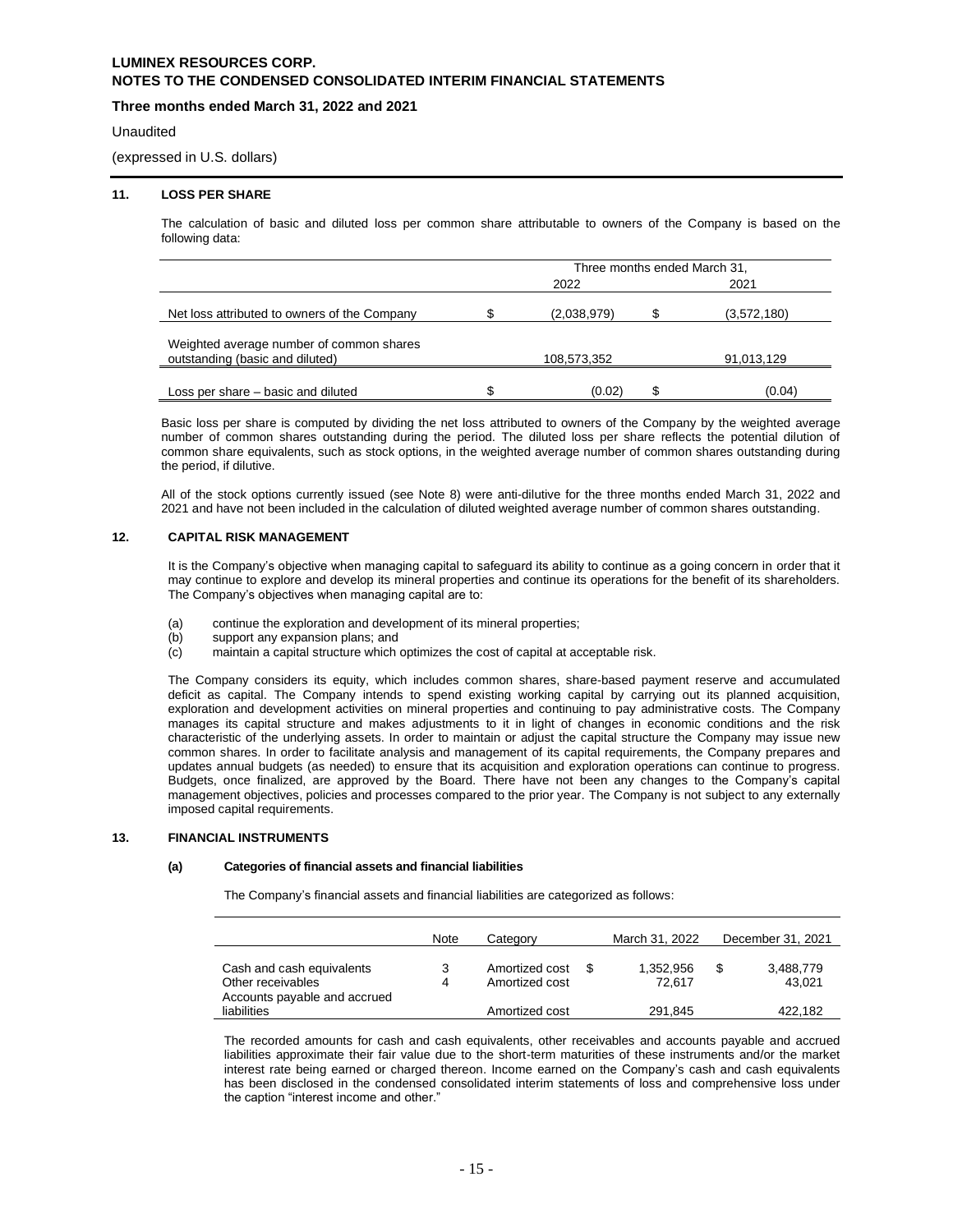# **Three months ended March 31, 2022 and 2021**

**Unaudited** 

(expressed in U.S. dollars)

# **13. FINANCIAL INSTRUMENTS (continued)**

### **(b) Fair Value Measurements**

The fair value of financial assets and financial liabilities at amortized cost is determined in accordance with generally accepted pricing models based on discounted cash flow analysis or using prices from observable current market transactions.

### **14. FINANCIAL INSTRUMENT RISKS**

The Company is exposed to various risks in relation to financial instruments. The main types of risk are credit risk, liquidity risk and market risk. These risks arise from the normal course of the Company's operations and all transactions undertaken are to support the Company's ability to continue as a going concern. The risks associated with financial instruments and the policies on mitigation of such risks are set out below. Management manages and monitors these exposures to ensure appropriate measures are implemented in a timely and effective manner.

#### **(a) Credit Risk**

The Company considers that its cash and cash equivalents and other receivables are exposed to credit risk, representing maximum exposure at March 31, 2022 of \$1,425,573 (December 31, 2021 - \$3,531,800). Credit risk is the risk that one party to a financial instrument will fail to discharge an obligation and cause the other party to incur a financial loss. The Company's exposure to credit risk on its cash is minimized by maintaining these assets with high-credit quality financial institutions. At March 31, 2022, the Company's cash was held at two financial institutions (December 31, 2021 – two financial institutions).

#### **(b) Liquidity Risk**

Liquidity risk is the risk that the Company will be unable to meet its financial obligations as they become due. The Company manages liquidity risk by ensuring that it has sufficient cash available to meet its obligations. These requirements are met through a combination of cash on hand, disposition of assets, accessing capital markets and loans.

At March 31, 2022, the Company's current liabilities consisted of trade and other payables of \$291,845 which are due primarily within three months from the period end. The Company's cash and cash equivalents of \$1,352,956 at March 31, 2022, was sufficient to pay for the current liabilities.

#### **(c) Market Risks**

The significant market risk exposures to which the Company is exposed are interest rate risk, currency risk and price risk.

#### *Interest Rate Risk*

Interest rate risk is the risk that the future cash flows and fair values of the Company will fluctuate because of changes in market interest rates. Based on the Company's cash as at March 31, 2022, and assuming that all other variables remained constant, a 1% increase or decrease in interest rates would result in an increase or decrease of approximately \$13,500 in the Company's interest income on an annual basis.

#### *Currency Risk*

The functional currency of the Company is the U.S. dollar. The carrying amounts of financial assets and financial liabilities denominated in currencies other than the U.S. dollar are subject to fluctuations in the underlying foreign currency exchange rates. Gains and losses on such items are included as a component of net loss for the period.

The Company is exposed to currency risks arising from fluctuations in foreign exchange rates primarily among the U.S. dollar and Canadian dollar and the degree of volatility of these rates. While the Company incurs the majority of its expenditures in U.S. dollars, corporate G&A expenses are primarily paid in Canadian dollars. The Company does not use derivative instruments to reduce its exposure to foreign exchange and currency risks. The Company's exposure to foreign currency risks on cash balances held in foreign currencies is not expected to be significant.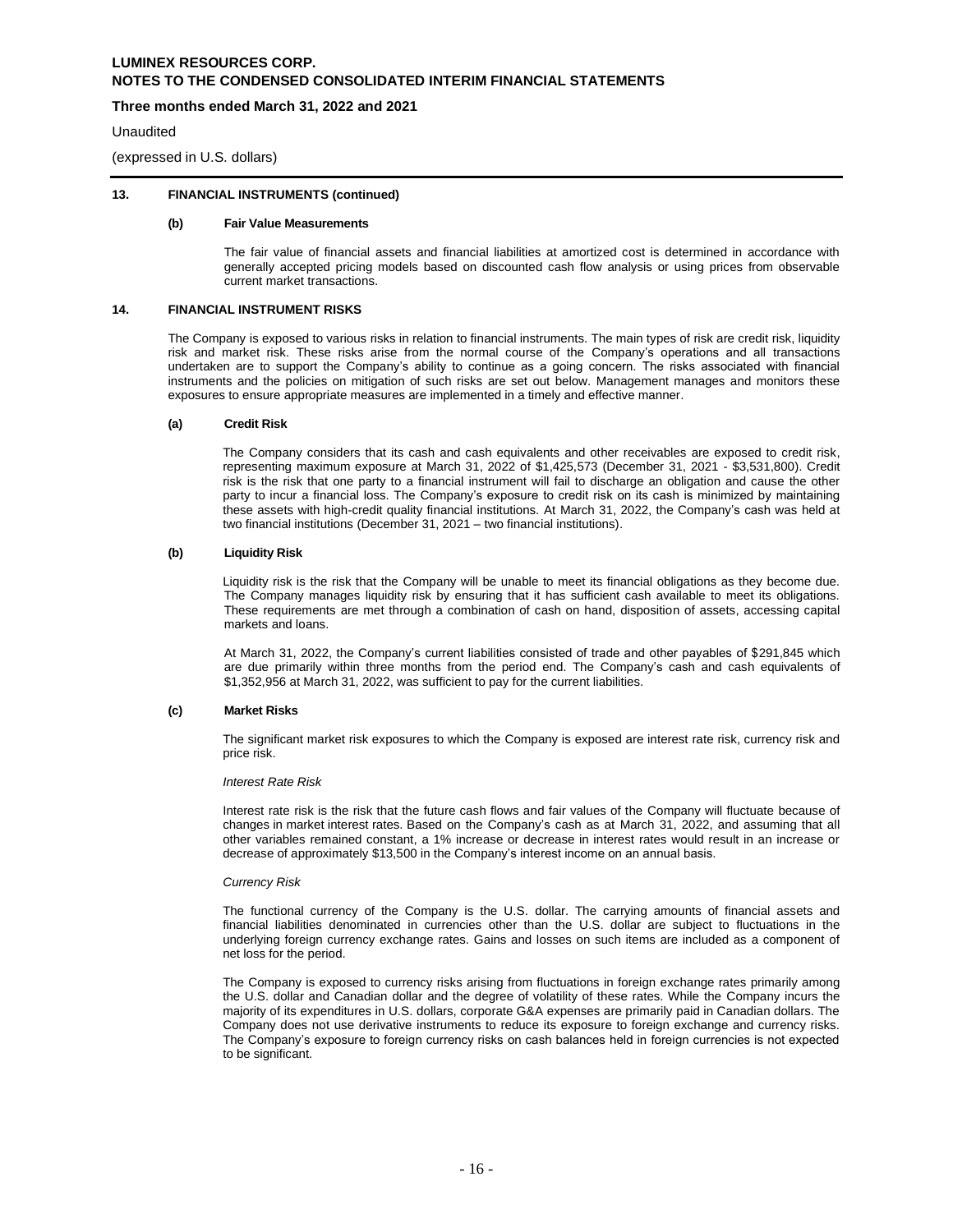# **Three months ended March 31, 2022 and 2021**

### Unaudited

(expressed in U.S. dollars)

## **14. FINANCIAL INSTRUMENT RISKS (continued)**

## **(c) Market Risks (continued)**

*Currency Risk (continued)*

The table below shows the impact that a 1% fluctuation in foreign currency rates compared to the U.S. dollar would have on the Company's consolidated loss, comprehensive loss and equity based upon the assets held at March 31, 2022.

| Financial Instrument Type                        | U.S. Dollar<br>Currency |         |                                  |              | $+/- 1\%$<br><b>Fluctuation</b> |         |
|--------------------------------------------------|-------------------------|---------|----------------------------------|--------------|---------------------------------|---------|
| Cash<br>Accounts payable and accrued liabilities | S                       | (885)   | 235,074 CAD dollar<br>CAD dollar | 2.351<br>(9) |                                 | (2,351) |
| Total                                            |                         | 234.189 |                                  | 2.342        |                                 | (2,342) |

*Other Price Risk*

The Company did not hold any financial instruments that had direct exposure to other price risks at March 31, 2022.

## **15. SEGMENTED DISCLOSURE**

The Company is organized into business units based on the location of its mineral properties and has one reportable operating segment, being that of the acquisition, exploration and evaluation of mineral properties in Ecuador. Reporting to the chief decision makers is carried out on a consolidated basis.

### **16. COMPANY INFORMATION AND RELATED PARTY TRANSACTIONS**

# *Information about subsidiaries*

The condensed consolidated interim financial statements include the following subsidiaries:

|                                     |                          | % Equity interest at |                   |  |  |
|-------------------------------------|--------------------------|----------------------|-------------------|--|--|
|                                     | Country of Incorporation | March 31, 2022       | December 31, 2021 |  |  |
|                                     |                          |                      |                   |  |  |
| Ecuador Gold Holdings Ltd.          | Canada                   | 100                  | 100               |  |  |
| Proyectmin Holdings Ltd.            | Canada                   | 100                  | 100               |  |  |
| Southern Ecuador Holdings Ltd.      | Canada                   | 100                  | 100               |  |  |
| Central Ecuador Holdings Ltd.       | Canada                   | $30^{(1)}$           | $30^{(1)}$        |  |  |
| Tarqui Holdings Ltd.                | Canada                   | 100                  | 100               |  |  |
| EMH S.A.                            | Ecuador                  | 100                  | 100               |  |  |
| Condormining Corporation S.A.       | Ecuador                  | 98.7                 | 90                |  |  |
| Corporacion FJTX Exploration S.A.   | Ecuador                  | 100                  | 100               |  |  |
| Bestminers S.A.                     | Ecuador                  | 98.7                 | 90                |  |  |
| Condormine S.A.                     | Ecuador                  | 98.7                 | 90.1              |  |  |
| Provectmin S.A.                     | Ecuador                  | 100                  | 100               |  |  |
| Luminex Services Ecuador LS-EC S.A. |                          |                      |                   |  |  |
| ("Luminex Services")                | Ecuador                  | 100                  | 100               |  |  |
| Southern Ecuador SN-EC S.A.         | Ecuador                  | 100                  | 100               |  |  |
| Central Ecuador EC-CT S.A.          | Ecuador                  | $30^{(1)}$           | $30^{(1)}$        |  |  |

 $<sup>(1)</sup>$  See Note 6(b) for details around the equity interest held by Anglo American pursuant to the Anglo Agreement.</sup>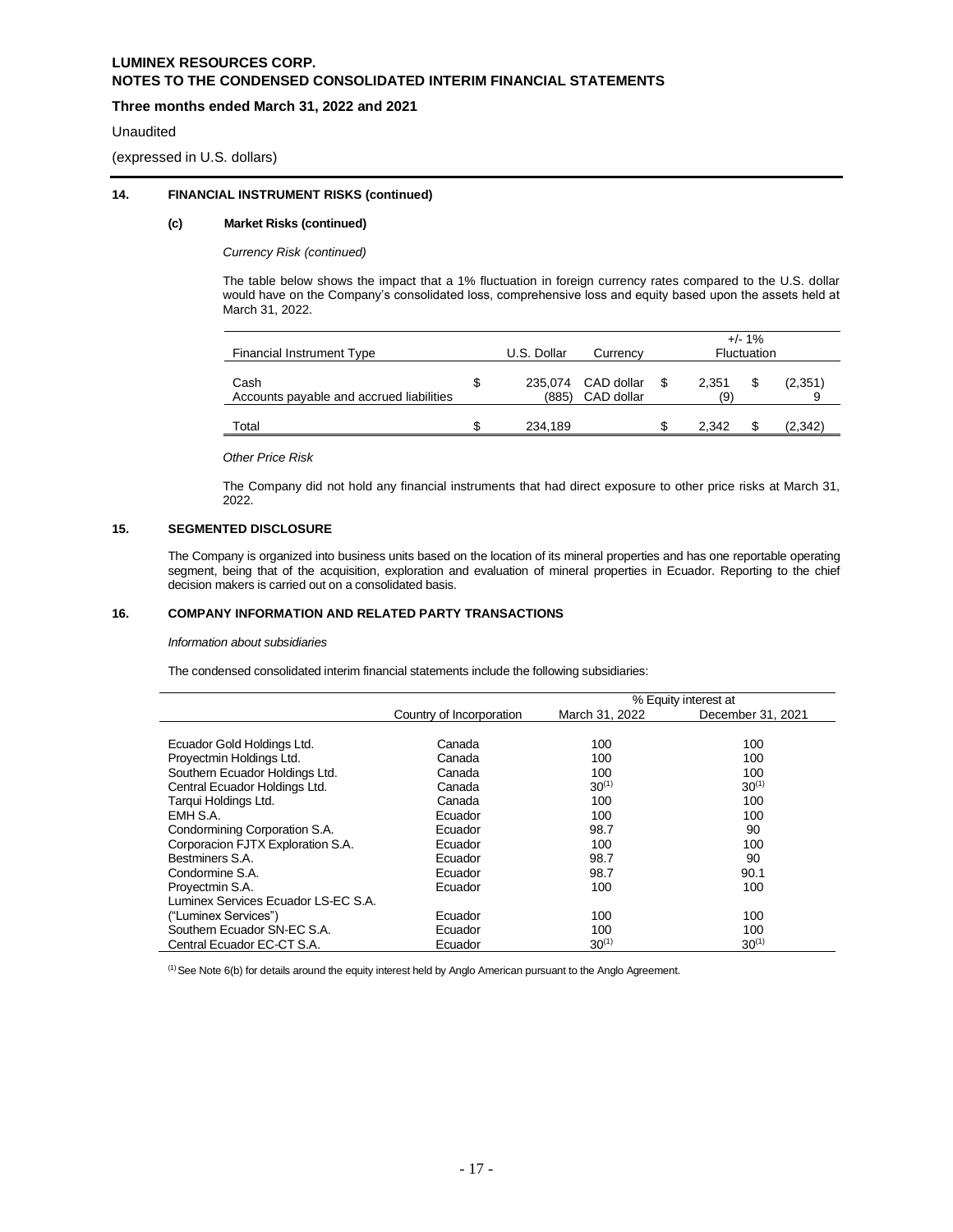# **Three months ended March 31, 2022 and 2021**

### Unaudited

(expressed in U.S. dollars)

## **16. COMPANY INFORMATION AND RELATED PARTY TRANSACTIONS (continued)**

#### *Related party expenses and balances*

The Company incurred the following expenses with related parties:

|                                |                          |         | Three months ended March 31. |    |         |
|--------------------------------|--------------------------|---------|------------------------------|----|---------|
| Related company                | Nature of transactions   |         | 2022                         |    | 2021    |
|                                |                          |         |                              |    |         |
| Hathaway Consulting Ltd.       | Fees                     | \$      | 26,708                       | \$ | 25,052  |
| Into the Blue Management Inc.  | Fees                     |         | 20.627                       |    | 16.051  |
| Koval Management Inc.          | Fees                     |         | 36,973                       |    | 35,140  |
| La Mar Consulting Inc.         | E&E (social / community) |         | 34,395                       |    | 32,793  |
| Lumina                         | E&E<br>office<br>(field  | project |                              |    |         |
|                                | management / travel)     |         | 222                          |    | 18,782  |
| Lumina                         | G&A                      |         | 2,438                        |    | 1.524   |
| Lyle E Braaten Law Corp.       | Fees                     |         | 18,974                       |    | 16.705  |
| Miedzi Copper Corp. ("Miedzi") | E&E (geological)         |         |                              |    | 21,047  |
| Miedzi                         | G&A                      |         | 9,862                        |    | 10,882  |
| Miedzi                         | Fees                     |         | 51,104                       |    | 46,360  |
|                                |                          |         |                              |    |         |
|                                |                          | \$      | 201.303                      | \$ | 224.336 |

Miedzi and Lumina are considered companies related by way of directors and shareholders in common. Hathaway Consulting Ltd., Into the Blue Management Inc., Koval Management Inc., La Mar Consulting Inc. and Lyle E Braaten Law Corp. are related by way of being owned by directors or officers of the Company. Related party transactions are recognized at the amounts agreed between the parties. Outstanding balances are unsecured and settlement occurs in cash. At March 31, 2022, there were no amounts owing to related parties (December 31, 2021 - \$Nil).

Luminex Services provided personnel services to Odin Mining del Ecuador S.A. ("Odin"), a subsidiary of Lumina, whereby personnel time was recharged based on time worked and at a rate of cost plus 6%. These services are recorded the Company's financial statements as a reduction of cost associated to E&E expenditures. The total amount recharged to Odin for the three months ended March 31, 2022 was \$Nil (three months ended March 31, 2021 - \$70,762). At March 31, 2022 and December 31, 2021, there were no amounts included in accounts receivable from Odin.

#### *Key management personnel compensation*

Key management of the Company are the directors and officers of Luminex and their remuneration includes the following:

|                                                      |   | Three months ended March 31, |  |         |  |
|------------------------------------------------------|---|------------------------------|--|---------|--|
|                                                      |   | 2021<br>2022                 |  |         |  |
| Short-term benefits (i)<br>Share-based payments (ii) | S | 224.091                      |  | 207,561 |  |
| Total remuneration                                   |   | 224.091                      |  | 207,561 |  |

(i) Short-term benefits include fees and salaries, including where those costs have been allocated to E&E expenditures (see Note 6(c)). (ii) Share-based payments are the fair value of options granted (vested and unvested) to key management personnel as at the grant date. (iii) Key management personnel were not paid post-employment benefits, termination benefits, or long-term benefits during the three months ended March 31, 2022 and 2021.

# **17. INTEREST INCOME AND OTHER**

Interest income and other consists of the following components:

|                                          | Three months ended March 31, |         |   |       |  |  |
|------------------------------------------|------------------------------|---------|---|-------|--|--|
|                                          | 2022                         |         |   | 2021  |  |  |
| JOGMEC fees (Note $6(a)$ )               | Ъ                            | 105,647 | S |       |  |  |
| Interest - bank / environmental deposits |                              | 681     |   | 190   |  |  |
| Other                                    |                              |         |   | 3,721 |  |  |
|                                          |                              |         |   |       |  |  |
|                                          |                              | 106.328 |   | 3,911 |  |  |